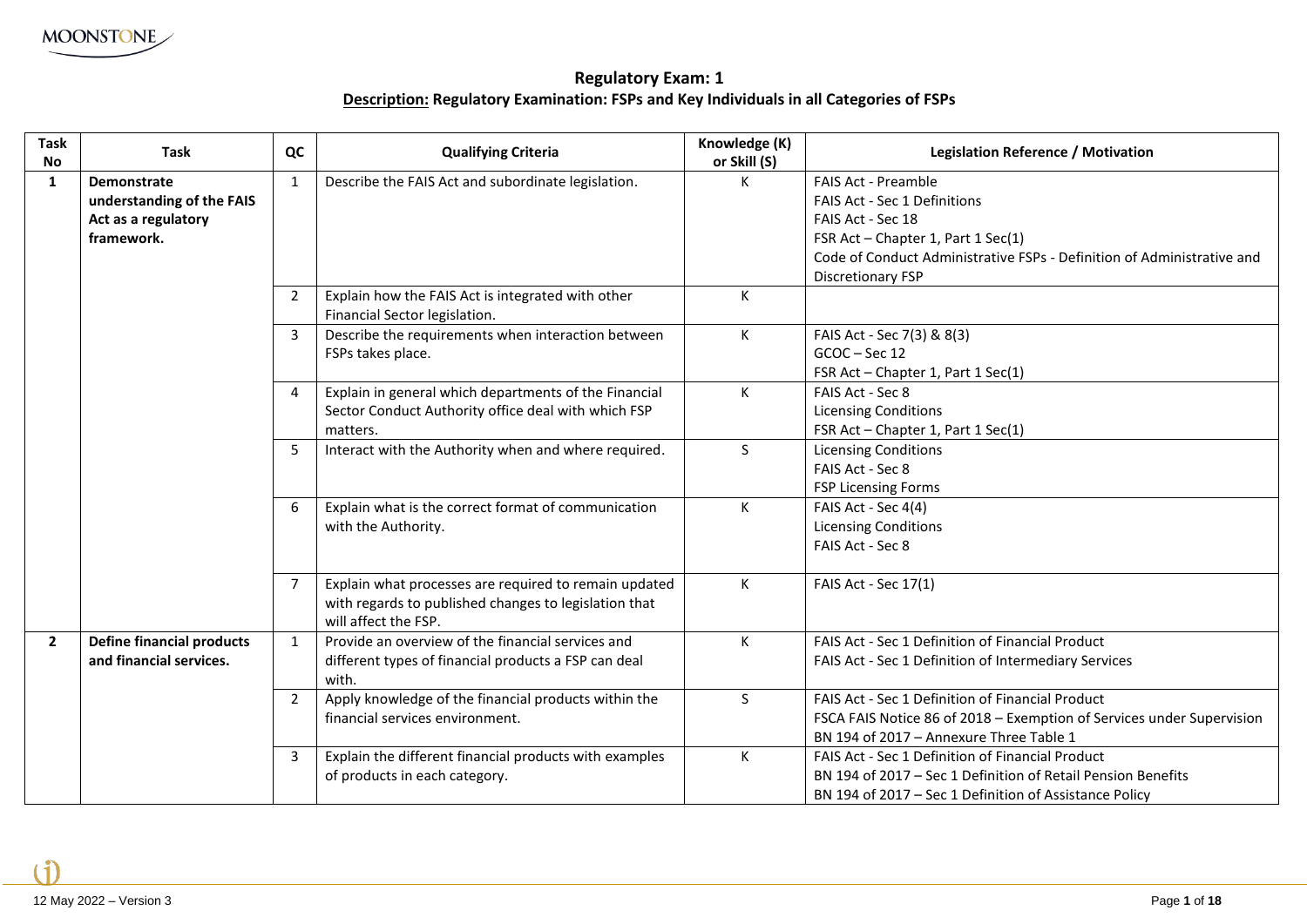| <b>Task</b><br>No       | Task                        | QC             | <b>Qualifying Criteria</b>                                                | Knowledge (K)<br>or Skill (S) | <b>Legislation Reference / Motivation</b>                                                     |
|-------------------------|-----------------------------|----------------|---------------------------------------------------------------------------|-------------------------------|-----------------------------------------------------------------------------------------------|
| $\overline{\mathbf{3}}$ | Maintain the licence of the | 1              | Describe the requirement for licensing of a FSP.                          | К                             | FAIS Act - Sec 1 Definition of Intermediary Services<br>FAIS Act - Sec 1 Definition of Advice |
|                         | FSP.                        |                |                                                                           |                               | FAIS Act - Sec 7                                                                              |
|                         |                             |                |                                                                           |                               | FAIS Act - Sec 8                                                                              |
|                         |                             |                |                                                                           |                               | FAIS Act - Sec 8(10)                                                                          |
|                         |                             |                |                                                                           |                               | FAIS Act - Sec 8(10)(a)(i)                                                                    |
|                         |                             | $\overline{2}$ | Apply for a FSP licence.                                                  | <sub>S</sub>                  | FAIS Act - Sec 7                                                                              |
|                         |                             |                |                                                                           |                               | FAIS Act - Sec 8                                                                              |
|                         |                             |                |                                                                           |                               | FAIS Act - Sec 8(1)                                                                           |
|                         |                             |                |                                                                           |                               | BN 194 of 2017 - Table B                                                                      |
|                         |                             | 3              | Describe the requirements for changing any aspect of a                    | К                             | FAIS Act - Sec 7                                                                              |
|                         |                             |                | FSP licence.                                                              |                               | FAIS Act - Sec 8                                                                              |
|                         |                             |                |                                                                           |                               | FAIS Act - Sec 8(10)(a)(i)                                                                    |
|                         |                             | 4              | Explain the impact of licensing conditions on an FSP.                     | K                             | FAIS Act - Sec 7                                                                              |
|                         |                             |                |                                                                           |                               | FAIS Act - Sec 7(3)                                                                           |
|                         |                             |                |                                                                           |                               | FAIS Act - Sec 8                                                                              |
|                         |                             |                |                                                                           |                               | FAIS Act - Sec 8(4)                                                                           |
|                         |                             |                |                                                                           |                               | FAIS Act - Sec 17                                                                             |
|                         |                             |                |                                                                           |                               | BN 123 of 2009                                                                                |
|                         |                             | 5              | Manage the licensing conditions.                                          | S                             | FAIS Act - Sec 8                                                                              |
|                         |                             |                |                                                                           |                               | BN 194 of 2017 - Sec 36                                                                       |
|                         |                             |                |                                                                           |                               | <b>Licensing Condition</b>                                                                    |
|                         |                             | 6              | Describe what changes to the FSP licensing details                        | К                             | <b>Licensing Conditions</b>                                                                   |
|                         |                             |                | must be communicated to the Authority.                                    |                               | Change in FSP1 details                                                                        |
|                         |                             |                |                                                                           |                               | <b>FSP Forms</b>                                                                              |
|                         |                             | $\overline{7}$ | Confirm that the Authority is informed within the                         | $\mathsf{S}$                  | <b>Licensing Conditions</b>                                                                   |
|                         |                             |                | prescribed timeframes of any changes to the FSP                           |                               | Change in FSP1 details                                                                        |
|                         |                             | 8              | licensing details.<br>Describe the implications for the FSP if any of the | К                             | FAIS Act - Sec 9                                                                              |
|                         |                             |                | licensing conditions are not met.                                         |                               |                                                                                               |
|                         |                             | 9              | Discuss the requirements around the display of                            | К                             | FAIS Act - Sec 8                                                                              |
|                         |                             |                | licences.                                                                 |                               | FAIS Act - Sec 8(8)                                                                           |
|                         |                             | 10             | Verify that the FSP has internal controls and                             | S                             | FAIS Act - Sec 7                                                                              |
|                         |                             |                | procedures in place to ensure that financial services                     |                               | FAIS Act - Sec 8                                                                              |
|                         |                             |                | are rendered within the limitations on categories and                     |                               | FAIS Act - Sec 8(4)                                                                           |
|                         |                             |                | subcategories for which the licence is issued.                            |                               | BN 127 of 2010 - Sec 4(3)(f)                                                                  |
|                         |                             | 11             | Explain the implications when a Key Individual leaves                     | К                             | FAIS Act - Sec 9 & 11                                                                         |
|                         |                             |                | the employ of the FSP.                                                    |                               | BN 194 of 2017 - Sec 36                                                                       |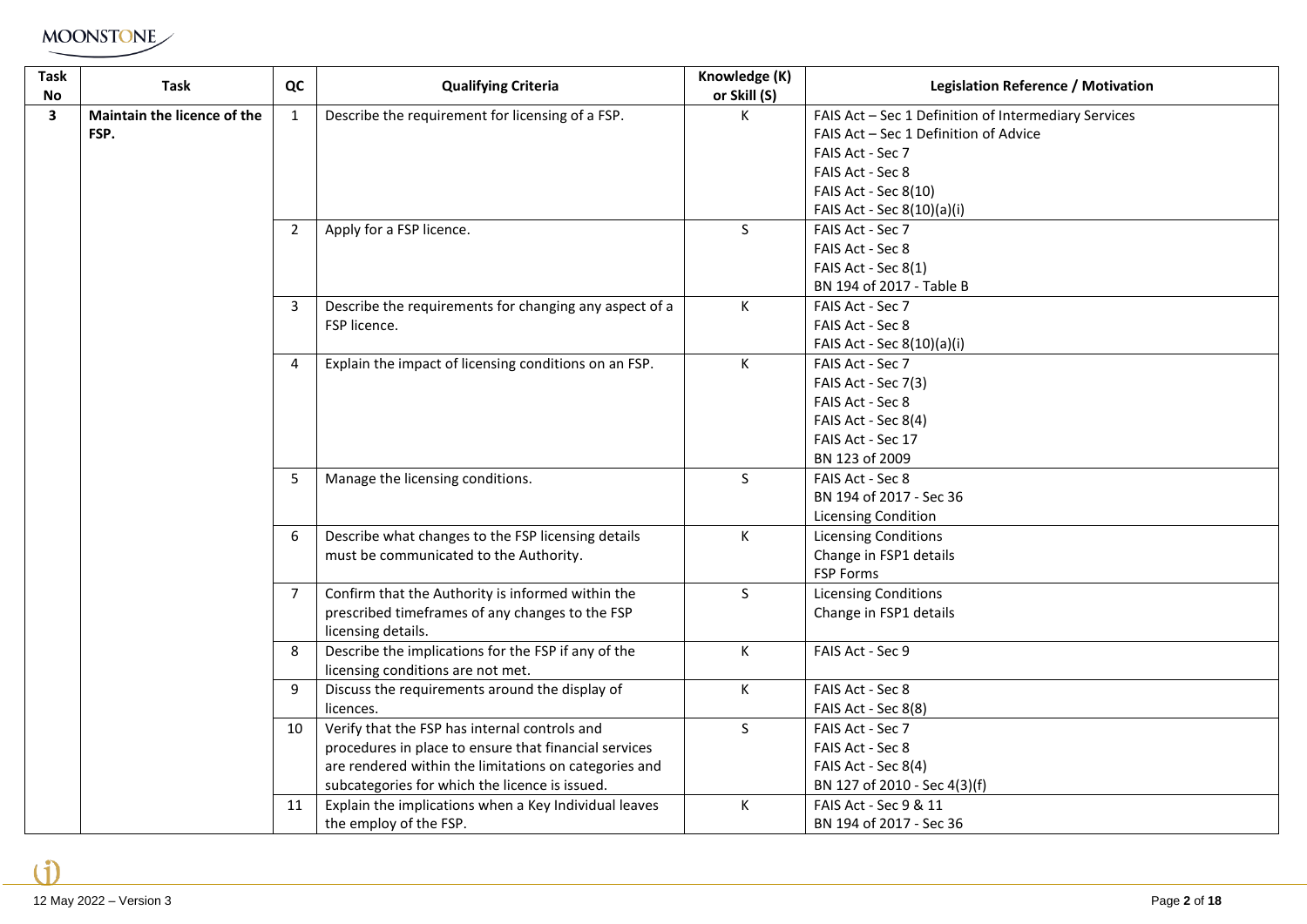| <b>Task</b><br><b>No</b> | <b>Task</b> | QC | <b>Qualifying Criteria</b>                               | Knowledge (K)<br>or Skill (S) | <b>Legislation Reference / Motivation</b>  |
|--------------------------|-------------|----|----------------------------------------------------------|-------------------------------|--------------------------------------------|
|                          |             | 12 | Explain the implications for a Key Individual and/or FSP | K                             | FAIS Act - Sec 8                           |
|                          |             |    | if an accreditation is suspended or withdrawn or lapsed  |                               | FAIS Act - Sec 8(7)                        |
|                          |             |    | in terms of the Medical Schemes Act, 1998, or any        |                               |                                            |
|                          |             |    | other enabling legislation.                              |                               |                                            |
|                          |             | 13 | Explain what levies are payable to the Financial Sector  | K                             | The Financial Services Board Act - Sec 15A |
|                          |             |    | Conduct Authority and when they should be paid.          |                               | GN 465 of 2021                             |
|                          |             | 14 | Verify that there are processes in place to pay the      | S                             | The Financial Services Board Act - Sec 15A |
|                          |             |    | levies within the prescribed timeframes.                 |                               | GN 465 of 2021                             |
|                          |             | 15 | Explain the reasons why a licence can be suspended or    | K                             | FAIS Act - Sec 8(8)                        |
|                          |             |    | withdrawn.                                               |                               | FAIS Act - Sec 9 & 9(1) & 9(3)             |
|                          |             | 16 | Describe the conditions under which suspensions,         | K                             | FAIS Act - Sec 9                           |
|                          |             |    | withdrawals and reinstatements of authorisation may      |                               | FAIS Act - Sec 9(2)                        |
|                          |             |    | be imposed.                                              |                               |                                            |
|                          |             | 17 | Explain what recourse a FSP has where its licence has    | K                             | FAIS Act - Sec 9                           |
|                          |             |    | been suspended or withdrawn.                             |                               | FAIS Act - Sec 9(2) & (3)                  |
|                          |             | 18 | Discuss why a licence would be lapsed.                   | K                             | FAIS Act - Sec 11                          |
|                          |             | 19 | Describe how lapsing a licence differs from suspension   | K                             | FAIS Act - Sec 9                           |
|                          |             |    | or withdrawal of a licence.                              |                               | FAIS Act - Sec 11                          |
|                          |             | 20 | Discuss the effect of voluntary sequestration, winding-  | K                             | FAIS Act - Sec 38                          |
|                          |             |    | up or closure of a business on its licensing status.     |                               |                                            |
|                          |             | 21 | Describe the requirements where business rescue or       | K                             | FAIS Act - Sec 38A                         |
|                          |             |    | application by Financial Sector Conduct Authority for    |                               | FAIS Act - Sec 38A(3)                      |
|                          |             |    | sequestration or liquidation takes place.                |                               | FAIS Act - Sec 38A(4)(b)                   |
|                          |             |    |                                                          |                               | FAIS Act - Sec 38A(6)                      |
|                          |             |    |                                                          |                               | FAIS Act - Sec 38B                         |
|                          |             | 22 | Explain what is meant by "undesirable practices".        | K                             | FAIS Act - Sec 34                          |
|                          |             | 23 | Check that there are processes in place to check         | S                             | FAIS Act - Sec 34                          |
|                          |             |    | whether the Authority has published notices regarding    |                               | FAIS Act - Sec 34(1)                       |
|                          |             |    | undesirable practices.                                   |                               |                                            |
|                          |             | 24 | Verify that there are processes in place to ensure that  | S.                            | FAIS Act - Sec 34                          |
|                          |             |    | the business is aware of declared undesirable practices  |                               | FAIS Act $-$ Sec 34(4)                     |
|                          |             |    | and that they cease any such practices.                  |                               |                                            |

 $\mathbf{f}$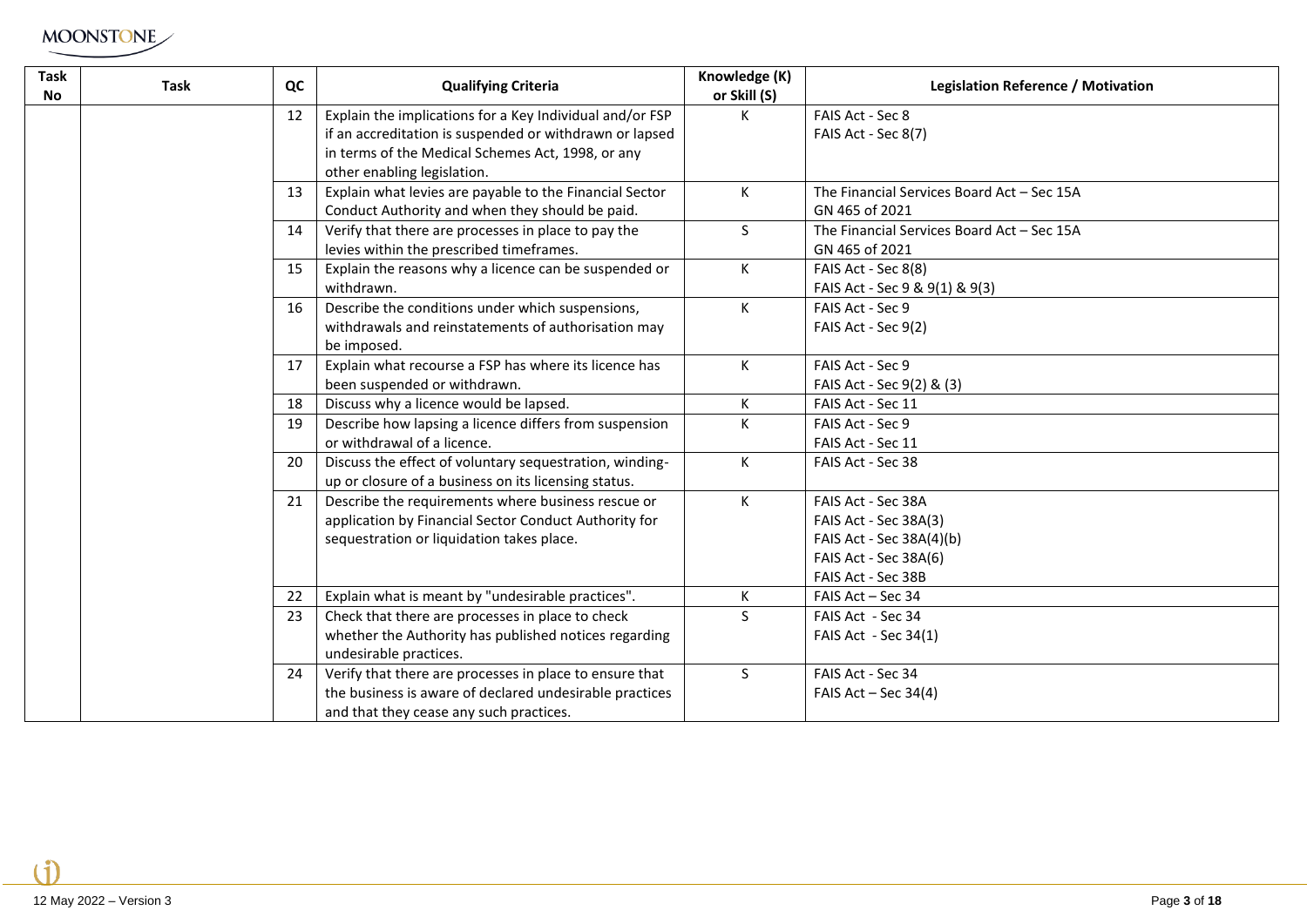| Task<br><b>No</b> | <b>Task</b>                 | QC           | <b>Qualifying Criteria</b>                                                              | Knowledge (K)<br>or Skill (S) | Legislation Reference / Motivation            |
|-------------------|-----------------------------|--------------|-----------------------------------------------------------------------------------------|-------------------------------|-----------------------------------------------|
|                   |                             | 25           | Describe the implications for a FSP if the Authority                                    | K.                            | FAIS Act - Sec 14                             |
|                   |                             |              | declares a business practice to be undesirable.                                         |                               | FAIS Act - Sec 34                             |
|                   |                             |              |                                                                                         |                               | FAIS Act - Sec 34(4)                          |
|                   |                             |              |                                                                                         |                               | FAIS Act - Sec 36                             |
|                   |                             |              |                                                                                         |                               | FAIS Act - Sec 36(a)                          |
|                   |                             | 26           | Explain the reparation measures available to the                                        | K                             | FAIS Act - Sec 34                             |
|                   |                             |              | Authority if a FSP continues with undesirable business                                  |                               | FAIS Act - Sec 36                             |
|                   |                             |              | practices.                                                                              |                               |                                               |
|                   |                             | 27           | Explain the implications where the Authority issues a                                   | K                             | FAIS Act - Sec 38C                            |
|                   |                             |              | directive.                                                                              |                               | FAIS Act - Sec 38C(5)                         |
|                   |                             |              |                                                                                         |                               | FAIS Act $-$ Sec 45(1)(a)(i)                  |
|                   |                             | 28           | Describe the process of On-site inspections by the                                      | K                             | FAIS Act - Sec 4                              |
|                   |                             |              | Financial Sector Conduct Authority.                                                     |                               |                                               |
|                   |                             | 29           | Describe the FAIS Act offenses.                                                         | K                             | FAIS Act - Sec 36                             |
|                   |                             |              |                                                                                         |                               | FAIS Act - Sec 41                             |
|                   |                             | 30           | Ensure that there are processes in place to avoid                                       | S.                            | FAIS Act - Sec 4                              |
|                   |                             |              | actions that can be regarded as offences under the                                      |                               | FAIS Act - Sec 4(4)(b)                        |
|                   |                             |              | FAIS Act.                                                                               |                               | FAIS Act - Sec 9                              |
|                   |                             |              |                                                                                         |                               | FAIS Act - Sec 36                             |
|                   |                             | 31           | Define the recourse that a FSP has in the event of a<br>decision made by the Authority. | K                             | FAIS Act - Sec 39                             |
|                   |                             | 32           | Explain the process of enforcement as provided for in<br>legislation.                   | K                             |                                               |
| 4                 | Operate as a key individual | $\mathbf{1}$ | Describe the roles and responsibilities of key                                          | K                             | FAIS Act - Sec 1 Definition of Key Individual |
|                   | in terms of the FAIS Act.   |              | individuals as defined in the FAIS Act.                                                 |                               | FAIS Act - Sec 8(4)                           |
|                   |                             |              |                                                                                         |                               | FAIS Act - Sec 17(3)                          |
|                   |                             |              |                                                                                         |                               | FAIS Act - Sec 19                             |
|                   |                             |              |                                                                                         |                               | BN 194 of 2017 - Sec 34(1) & (2)              |
|                   |                             |              |                                                                                         |                               | BN 194 of 2017 - Sec 37                       |
|                   |                             |              |                                                                                         |                               | BN 194 of 2017 - Sec 39                       |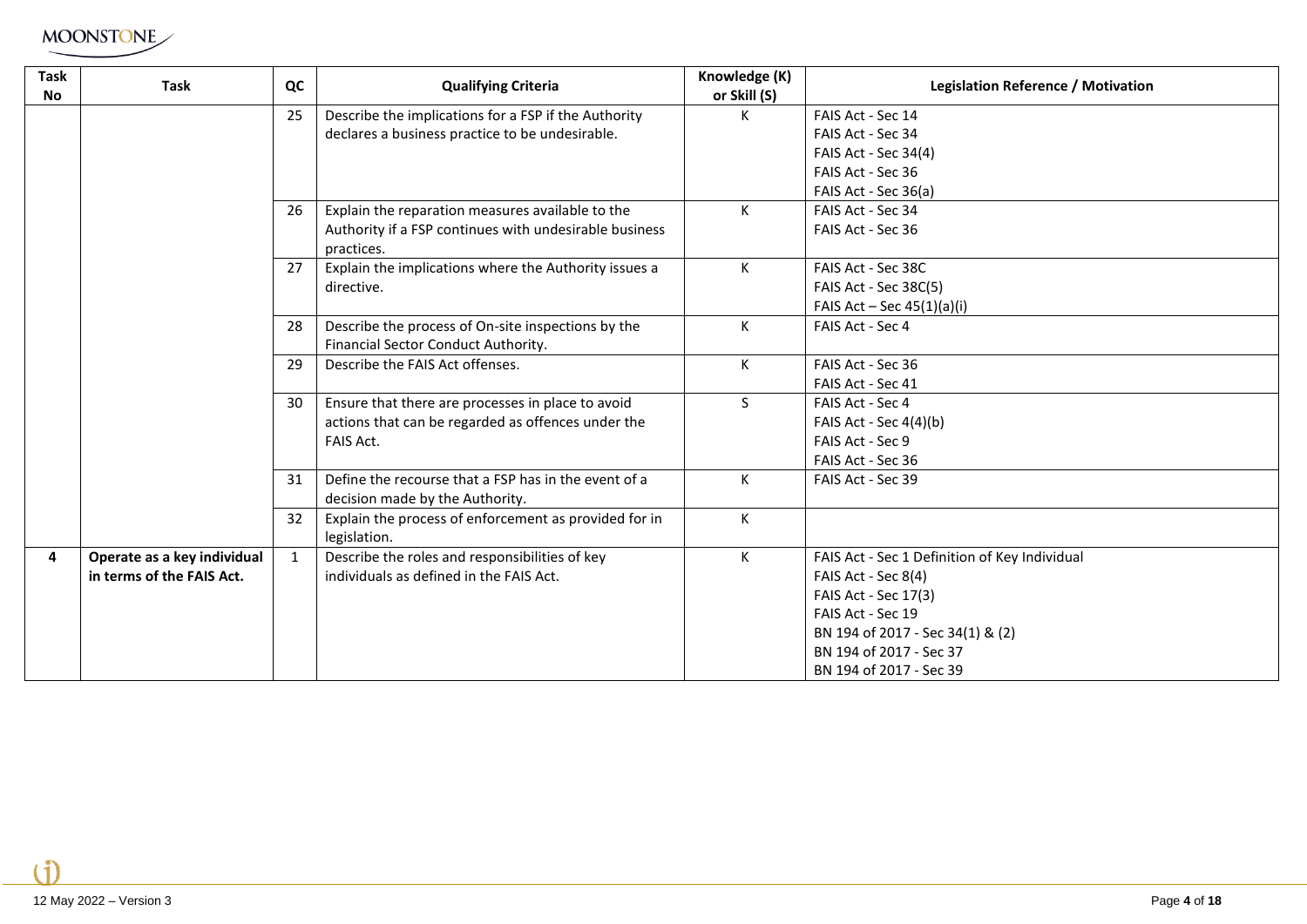| Task<br>No | Task | QC             | <b>Qualifying Criteria</b>                            | Knowledge (K)<br>or Skill (S) | <b>Legislation Reference / Motivation</b>     |
|------------|------|----------------|-------------------------------------------------------|-------------------------------|-----------------------------------------------|
|            |      | $\overline{2}$ | Explain the requirements for approval of a key        | K                             | FAIS Act - Sec 1 Definition of Key Individual |
|            |      |                | individual by the Financial Sector Conduct Authority. |                               | FAIS Act - Sec 8                              |
|            |      |                |                                                       |                               | FAIS $Act - Sec 8(1)$                         |
|            |      |                |                                                       |                               | BN 194 of 2017                                |
|            |      |                |                                                       |                               | BN 194 of 2017 - Definitions                  |
|            |      |                |                                                       |                               | BN 194 of 2017 - Sec 8                        |
|            |      |                |                                                       |                               | BN 194 of 2017 - Sec 9                        |
|            |      |                |                                                       |                               | BN 194 of 2017 - Sec 15                       |
|            |      |                |                                                       |                               | BN 194 of 2017 - Sec 15(2)                    |
|            |      |                |                                                       |                               | BN 194 of 2017 - Sec 17                       |
|            |      |                |                                                       |                               | BN 194 of 2017 - Sec 26(1)                    |
|            |      |                |                                                       |                               | BN 194 of 2017 - Sec 28(3)                    |
|            |      |                |                                                       |                               | BN 194 of 2017 - Sec 40                       |
|            |      |                |                                                       |                               | BN 194 of 2017 - Sec 42(1)                    |
|            |      |                |                                                       |                               | BN 194 of 2017 - Sec 43(b)                    |
|            |      |                |                                                       |                               | FSR Act - Chapter 1, Part 1 Sec(1)            |
|            |      | 3              | Describe the regulated management and oversight       | K                             | FAIS Act - Sec 1 Definition of Key Individual |
|            |      |                | responsibilities of a key individual.                 |                               | FAIS Act - Sec 14                             |
|            |      |                |                                                       |                               | FAIS Act - Sec 17                             |
|            |      |                |                                                       |                               | FAIS Act - Sec 17(5)                          |
|            |      |                |                                                       |                               | FAIS Act - Sec 18                             |
|            |      |                |                                                       |                               | FAIS Act - Sec 19                             |
|            |      |                |                                                       |                               | BN 123 of 2009                                |
|            |      |                |                                                       |                               | BN 194 of 2017                                |
|            |      |                |                                                       |                               | BN 194 of 2017 - Sec 8                        |
|            |      |                |                                                       |                               | BN 194 of 2017 - Sec 12                       |
|            |      |                |                                                       |                               | BN 194 of 2017 - Sec 29                       |
|            |      |                |                                                       |                               | BN 194 of 2017 - Sec 30                       |
|            |      |                |                                                       |                               | BN 194 of 2017 - Sec 32                       |
|            |      |                |                                                       |                               | BN 194 of 2017 - Sec 36                       |
|            |      |                |                                                       |                               | BN 194 of 2017 - Sec 37(2)(g)                 |
|            |      |                |                                                       |                               | BN 194 of 2017 - Sec 42                       |
|            |      |                |                                                       |                               | BN 194 of 2017 - Sec 43(b)                    |
|            |      |                |                                                       |                               | BN 194 of 2017 - Sec 45                       |
|            |      |                |                                                       |                               | <b>Licencing Conditions</b>                   |
|            |      | 4              | Perform the regulated management and oversight        | S.                            | FAIS Act - Sec 1 Definition of Key Individual |
|            |      |                | responsibilities of a key individual.                 |                               | FAIS Act - Sec 19                             |
|            |      |                |                                                       |                               | FAIS Act - Sec 19(1)                          |
|            |      |                |                                                       |                               | BN 194 of 2017 - Sec 42                       |
|            |      |                |                                                       |                               | BN 194 of 2017 - Sec 42(1)                    |
|            |      |                |                                                       |                               |                                               |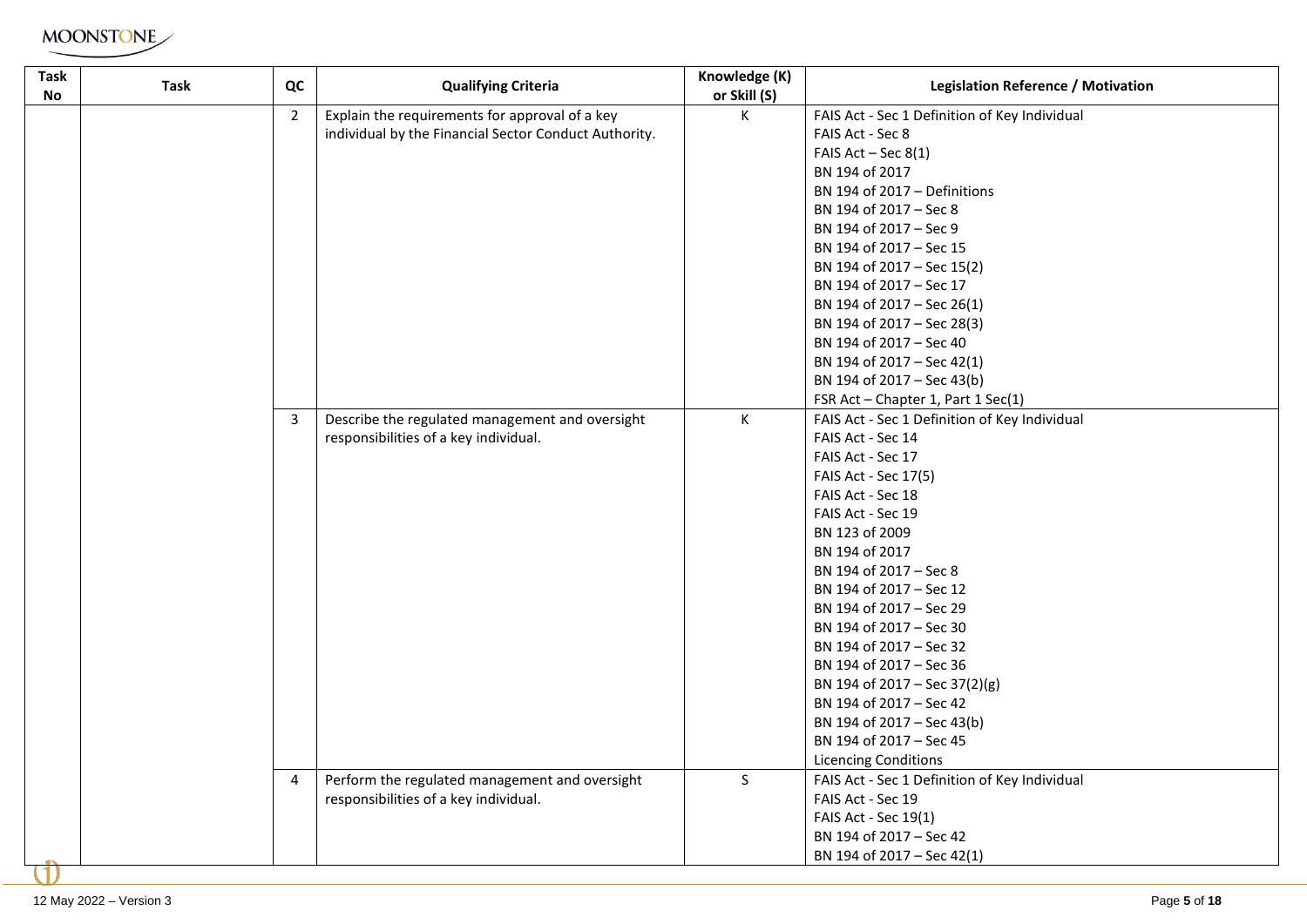| MOONSTONE |
|-----------|
|-----------|

|             |             |                |                                                                                         |               | BN 194 of 2017 - Sec 46                   |
|-------------|-------------|----------------|-----------------------------------------------------------------------------------------|---------------|-------------------------------------------|
|             |             |                |                                                                                         |               | BN 194 of 2017 - Sec 48                   |
|             |             | 5              | Explain the controls required to ensure sufficient                                      | K             | FAIS Act - Sec 13                         |
|             |             |                | management and oversight of the financial services                                      |               | FAIS Act - Sec 13(2)                      |
|             |             |                | that are rendered.                                                                      |               | GCOC - Sec 3A                             |
|             |             |                |                                                                                         |               | GCOC - Sec 16 - 19                        |
|             |             |                |                                                                                         |               | BN 194 of 2017 - Sec 13(5)                |
|             |             |                |                                                                                         |               | BN 194 of 2017 - Sec 37                   |
|             |             |                |                                                                                         |               | BN 194 of 2017 - Sec 39                   |
| <b>Task</b> |             |                |                                                                                         | Knowledge (K) |                                           |
| No          | <b>Task</b> | QC             | <b>Qualifying Criteria</b>                                                              | or Skill (S)  | <b>Legislation Reference / Motivation</b> |
|             |             | 6              | Explain when an individual can commence acting as a                                     | K.            | FAIS Act - Sec 8                          |
|             |             |                | key individual.                                                                         |               | FAIS Act - Sec 8(1A)                      |
|             |             |                |                                                                                         |               | FAIS Act - Sec 8(4)                       |
|             |             |                |                                                                                         |               | FAIS Act - Sec 8(4)(b)                    |
|             |             |                |                                                                                         |               | BN 122 of 2003 - Sec 5                    |
|             |             |                |                                                                                         |               | BN 194 of 2017 - Sec 17(2)                |
|             |             |                |                                                                                         |               | BN 194 of 2017 - Sec 26(1)                |
|             |             | $\overline{7}$ |                                                                                         | $\mathsf{K}$  | GCOC - Sec 10(1)                          |
|             |             |                | Describe the honesty, integrity and good standing<br>requirements for a key individual. |               | BN 194 of 2017 - Sec 4                    |
|             |             |                |                                                                                         |               |                                           |
|             |             |                |                                                                                         |               | BN 194 of 2017 - Sec 4(1)                 |
|             |             |                |                                                                                         |               | BN 194 of 2017 - Chapter 2                |
|             |             |                |                                                                                         |               | BN 194 of 2017 - Sec 8                    |
|             |             |                |                                                                                         |               | BN 194 of 2017 - Sec 8(1)                 |
|             |             |                |                                                                                         |               | BN 194 of 2017 - Sec 9                    |
|             |             |                |                                                                                         |               | BN 194 of 2017 - Sec 9(1)                 |
|             |             |                |                                                                                         |               | BN 194 of 2017 - Sec 9(3)                 |
|             |             | 8              | Check whether a current/potential key individual                                        | S.            | BN 194 of 2017 - Chapter 2                |
|             |             |                | meets honesty, integrity and good standing                                              |               | BN 194 of 2017 - Sec 8                    |
|             |             |                | requirements.                                                                           |               | BN 194 of 2017 - Sec 9                    |
|             |             |                |                                                                                         |               | BN 194 of 2017 - Sec 9(1)                 |
|             |             |                |                                                                                         |               | BN 194 of 2017 - Sec 9(1)(b)              |
|             |             | 9              | Explain the implications for a key individual should the                                | K             | FAIS Act - Sec 8A                         |
|             |             |                | key individual no longer meet the honesty, integrity                                    |               | FAIS Act - Sec 8(4)                       |
|             |             |                | and good standing requirements.                                                         |               | FAIS Act - Sec 9                          |
|             |             |                |                                                                                         |               | BN 194 of 2017 - Chapter 2                |
|             |             |                |                                                                                         |               | BN 194 of 2017 - Sec 8                    |
|             |             |                |                                                                                         |               | BN 194 of 2017 - Sec 9                    |
|             |             |                |                                                                                         |               | BN 194 of 2017 - Sec 9(1) & (3)           |
|             |             |                |                                                                                         |               | BN 194 of 2017 - Sec 10                   |
|             |             | 10             | Take appropriate action where a current key individual                                  | S             | FAIS Act - Sec 8                          |
|             |             |                | no longer meets the honesty, integrity and good                                         |               | FAIS Act - Sec 8(1)                       |
|             |             |                |                                                                                         |               |                                           |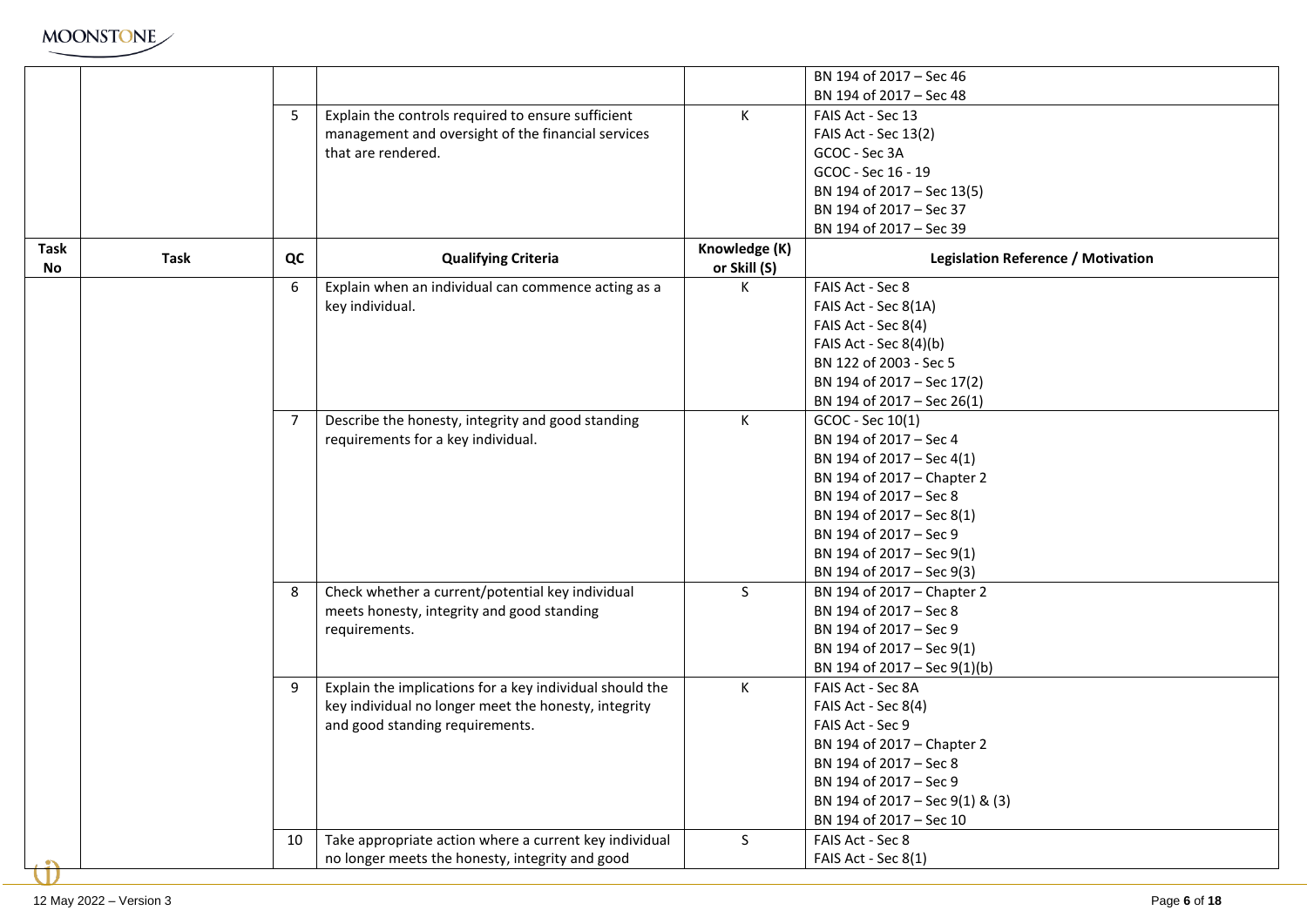

|                   |             |    | standing requirements.                                                                                                                 |                               | FAIS Act - Sec 8(2)<br>FAIS Act - Sec 13(2)<br>FAIS Act - Sec 14<br>BN 194 of 2017 - Chapter 2<br>BN 194 of 2017 - Sec 7(2)<br>BN 194 of 2017 - Sec 9<br>BN 194 of 2017 - Sec 9(1)<br>BN 194 of 2017 - Sec 9(3)                                                                                                                                                                                                                                                   |
|-------------------|-------------|----|----------------------------------------------------------------------------------------------------------------------------------------|-------------------------------|-------------------------------------------------------------------------------------------------------------------------------------------------------------------------------------------------------------------------------------------------------------------------------------------------------------------------------------------------------------------------------------------------------------------------------------------------------------------|
| Task<br><b>No</b> | <b>Task</b> | QC | <b>Qualifying Criteria</b>                                                                                                             | Knowledge (K)<br>or Skill (S) | <b>Legislation Reference / Motivation</b>                                                                                                                                                                                                                                                                                                                                                                                                                         |
|                   |             | 11 | Explain the implications for a FSP should a key<br>individual no longer meet the honesty, integrity and<br>good standing requirements. | K                             | FAIS Act - Sec 8<br>FAIS Act - Sec 8(4)<br>FAIS Act - Sec 9<br>FAIS Act - Sec 9(1)<br>FAIS Act - Sec 13<br>FAIS Act - Sec 14<br>FAIS Act - Sec 19(1)<br>FAIS Act - Sec 19(2)<br>FAIS Act - Sec 19(4)<br>Licence conditions<br>BN 194 of 2017 - Sec 5<br>BN 194 of 2017 - Chapter 2<br>BN 194 of 2017 - Sec 9<br>BN 194 of 2017 - Sec 9(1)<br>BN 194 of 2017 - Sec 10                                                                                              |
|                   |             | 12 | Describe the competence requirements for a key<br>individual.                                                                          | K                             | FAIS Act - Sec 6A<br>BN 194 of 2017<br>BN 194 of 2017 - Definitions<br>BN 194 of 2017 - Definition of experience<br>BN 194 of 2017 - Chapter 3<br>BN 194 of 2017 - Sec 17(2)<br>BN 194 of 2017 - Sec 23<br>BN 194 of 2017 - Sec 26<br>BN 194 of 2017 - Sec 26(1)<br>BN 194 of 2017 - Sec 33(1)<br>BN 194 of 2017 - Sec 41<br>BN 194 of 2017 - Sec 41(2)<br>BN 194 of 2017 - Annexure One<br>FSCA FAIS Notice 86 of 2018 - Exemption of Services under Supervision |
|                   |             | 13 | Check whether a current/potential key individual<br>meets the competence requirements.                                                 | $\mathsf{S}$                  | FAIS Act - Sec 8<br>FAIS Act - Sec 14                                                                                                                                                                                                                                                                                                                                                                                                                             |

۱ĭ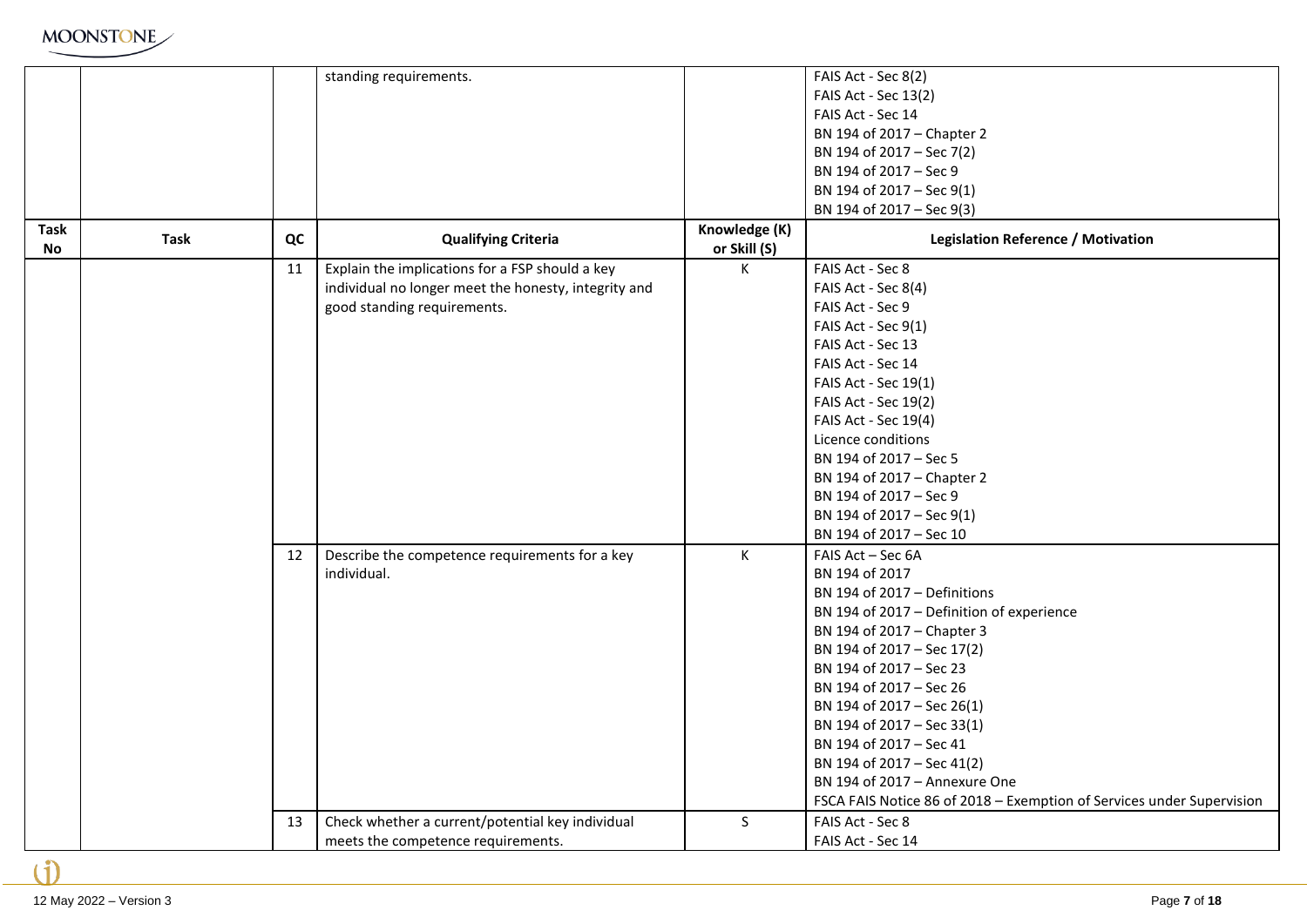|                          |                                                              |                |                                                                                                                                              |                               | FAIS Act - Sec 44<br><b>FSCA Website - Qualifications</b><br>FSCA Website - DOFA report<br>BN 194 of 2017 - Definitions<br>BN 194 of 2017 - Sec 12<br>BN 194 of 2017 - Sec 15                                                                                                                                                         |
|--------------------------|--------------------------------------------------------------|----------------|----------------------------------------------------------------------------------------------------------------------------------------------|-------------------------------|---------------------------------------------------------------------------------------------------------------------------------------------------------------------------------------------------------------------------------------------------------------------------------------------------------------------------------------|
|                          |                                                              |                |                                                                                                                                              |                               | BN 194 of 2017 - Sec 17                                                                                                                                                                                                                                                                                                               |
|                          |                                                              |                |                                                                                                                                              |                               | BN 194 of 2017 - Sec 52<br>BN 194 of 2017 - Annexure One                                                                                                                                                                                                                                                                              |
| <b>Task</b><br><b>No</b> | <b>Task</b>                                                  | QC             | <b>Qualifying Criteria</b>                                                                                                                   | Knowledge (K)<br>or Skill (S) | <b>Legislation Reference / Motivation</b>                                                                                                                                                                                                                                                                                             |
|                          |                                                              | 14             | Describe the on-going training and development<br>requirements for key individuals.                                                          | K.                            | FAIS Act - Sec 6A<br>FAIS Act - Sec 8A<br>BN 194 of 2017 - Sec 1<br>BN 194 of 2017 - Sec 33<br>BN 194 of 2017 - Sec 34                                                                                                                                                                                                                |
|                          |                                                              | 15             | Verify that the record keeping required for the on-<br>going meeting of fit and proper requirements for key<br>individuals is in place.      | S                             | FAIS Act - Sec 6A<br>FAIS Act - Sec 8A<br>BN 194 of 2017 - Sec 13(3) & (4) & (5)<br>BN 194 of 2017 - Sec 28(3)<br>BN 194 of 2017 - Sec 43(b)                                                                                                                                                                                          |
| 5                        | Manage and oversee the<br>operational ability of the<br>FSP. | $\mathbf{1}$   | Describe the operational ability requirements<br>prescribed in the FAIS Act.                                                                 | K                             | GCOC - Sec 3(2)<br>FAIS Act - Sec 8(4)<br>BN 194 of 2017 - Chapter 5<br>BN 194 of 2017 - Sec 36<br>BN 194 of 2017 - Sec 36(1)<br>BN 194 of 2017 - Sec 37<br>BN 194 of 2017 - Sec 37(2)(b)<br>BN 194 of 2017 - Sec 38(a) - (d)<br>BN 194 of 2017 - Sec 38(c)(ii)<br>BN 194 of 2017 - Sec 38(d)(i) - (iii)<br><b>License Conditions</b> |
|                          |                                                              | $\overline{2}$ | Confirm that there is adequate storage and filing<br>systems for the safe keeping of records, business<br>communications and correspondence. | S.                            | $GCOC - Sec 3(2)$<br>$GCOC - Sec 3(2)(a-d)$<br>BN 194 of 2017 - Sec 36<br>BN 194 of 2017 - Sec 36(1)                                                                                                                                                                                                                                  |
|                          |                                                              | 3              | Verify that the FSP has the required bank accounts.                                                                                          | S                             | $GCOC - 10(1)$                                                                                                                                                                                                                                                                                                                        |
|                          |                                                              | 4              | Implement and maintain the prescribed guarantees,<br>professional indemnity or fidelity insurance cover.                                     | S.                            | BN 123 of 2009 - Sec 3 & 4                                                                                                                                                                                                                                                                                                            |
|                          |                                                              | 5              | Ensure that disaster recovery and business continuity<br>plans are in place.                                                                 | S.                            | BN 194 of 2017 - Sec 37                                                                                                                                                                                                                                                                                                               |
| $\mathbf{i}$             |                                                              |                |                                                                                                                                              |                               |                                                                                                                                                                                                                                                                                                                                       |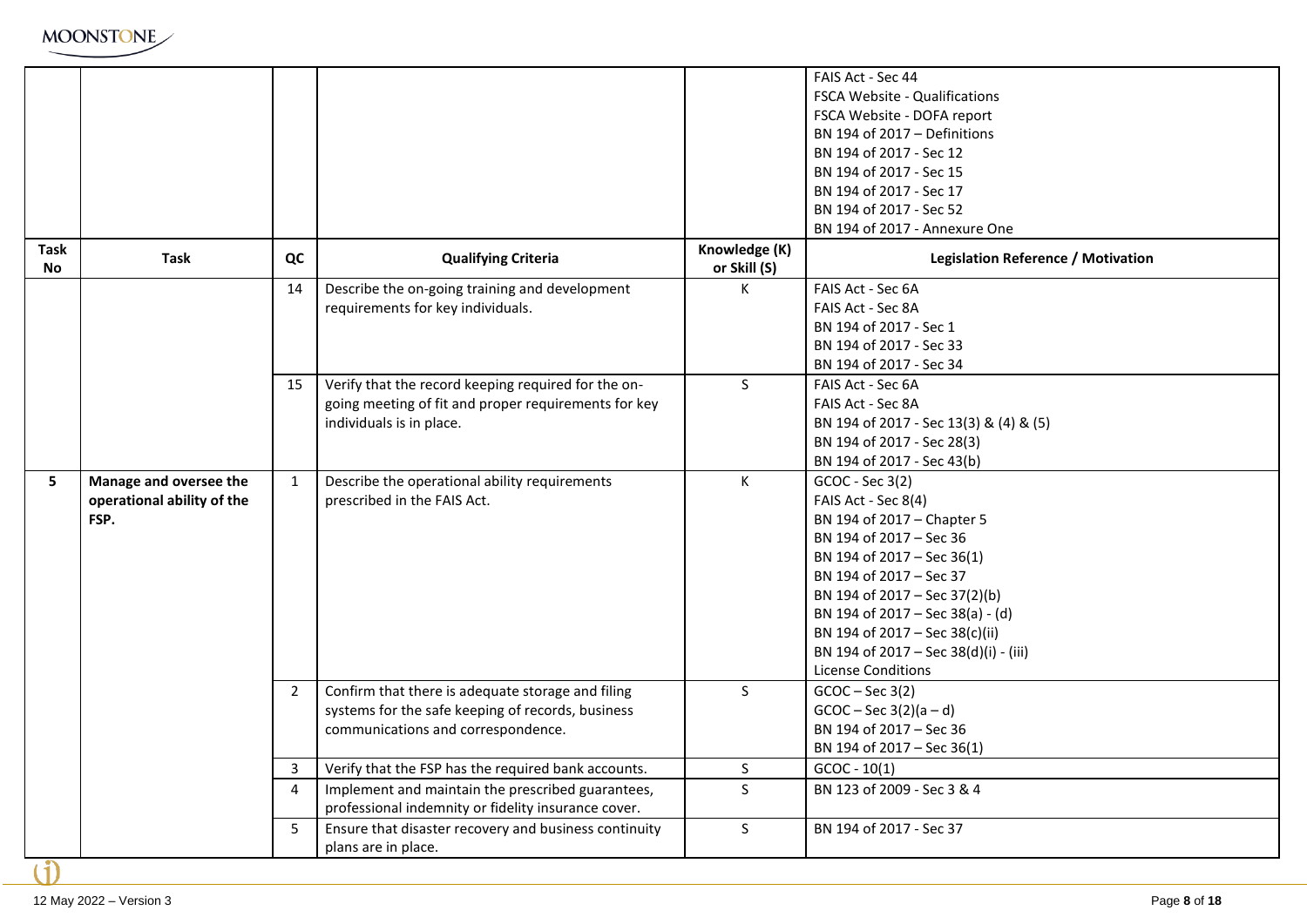

|             |                          | 6            | Describe the financial soundness requirements for a                                             | K                             | BN 194 of 2017 - Table B                        |
|-------------|--------------------------|--------------|-------------------------------------------------------------------------------------------------|-------------------------------|-------------------------------------------------|
|             |                          |              | FSP.                                                                                            |                               | BN 194 of 2017 - Sec 44                         |
|             |                          | 7            | Confirm that the financial soundness requirements are<br>met.                                   | S.                            | BN 194 of 2017 - Chapter 6                      |
|             |                          | 8            | Describe the requirements when outsourcing an                                                   | K.                            | BN 194 of 2017 - Sec 39                         |
|             |                          |              | administration or system function relating to financial                                         |                               | BN 194 of 2017 - Sec 39(2)                      |
|             |                          |              | services.                                                                                       |                               | BN 194 of 2017 - Sec 39(2)(c)                   |
| Task<br>No. | Task                     | QC           | <b>Qualifying Criteria</b>                                                                      | Knowledge (K)<br>or Skill (S) | Legislation Reference / Motivation              |
|             |                          | 9            | Ensure, where activities are outsourced, that written<br>service level agreements are in place. | S.                            | BN 194 of 2017 - Sec 39                         |
|             |                          | 10           | Check that there are processes in place to ensure that                                          | S                             | BN 194 of 2017 - Sec 39                         |
|             |                          |              | suitable providers are selected for any outsourced<br>functions.                                |                               | FAIS ACT - Sec 7                                |
|             |                          | 11           | Confirm that where outsourced entities provide                                                  | S.                            | BN 194 of 2017 - Sec 39                         |
|             |                          |              | financial services, that they are authorised FSP's.                                             |                               | BN 194 of 2017 - Sec 39                         |
|             |                          |              |                                                                                                 |                               | FAIS Act - Sec 7(3)                             |
| 6           | Adhere to the specific   | 1            | Describe the general and specific duties of a provider.                                         | K                             | GCOC-Sec 2                                      |
|             | <b>Codes of Conduct.</b> |              |                                                                                                 |                               | GCOC-Sec 3                                      |
|             |                          |              |                                                                                                 |                               | $GCOC - Sec 3(3)$                               |
|             |                          |              |                                                                                                 |                               | $GCOC - Sec 3(1)(c)(i)$                         |
|             |                          | $\mathbf{2}$ | Describe the processes that need to be in place to<br>manage conflict of interest.              | K                             | GCOC-Sec 3A                                     |
|             |                          | 3            | Describe what could possibly be a conflict of interest.                                         | K                             | GCOC-Sec 3A                                     |
|             |                          |              |                                                                                                 |                               | $GCOC - Sec 3A(1)(a)$                           |
|             |                          |              |                                                                                                 |                               | $GCOC - Sec 3A(1)(a)(iv)$                       |
|             |                          | 4            | Define what needs to be in a conflict of interest policy.                                       | K                             | GCOC-Sec 3A                                     |
|             |                          |              |                                                                                                 |                               | $GCOC - Sec 3A(2)(b)$                           |
|             |                          |              |                                                                                                 |                               | $GCOC - Sec 3A(2)(b)(iii)$                      |
|             |                          | 5            | Ensure that the FSP is managing potential conflicts of                                          | S.                            | GCOC - Sec 1 Definition of Conflict of Interest |
|             |                          |              | interest.                                                                                       |                               | GCOC - Sec 3A                                   |
|             |                          |              |                                                                                                 |                               | BN 127 of 2010 - Sec 3(2)                       |
|             |                          |              |                                                                                                 |                               | BN 127 of 2010 - Sec 4(3)                       |
|             |                          | 6            | Apply the requirements of the General Code of                                                   | S.                            | GCOC - Sec 8                                    |
|             |                          |              | Conduct for FSPs and Representatives.                                                           |                               | GCOC - Sec 8(4)                                 |
|             |                          |              |                                                                                                 |                               | GCOC - Sec 21                                   |
|             |                          |              |                                                                                                 |                               | GCOC - Sec 7(1)(c)(vi)                          |
|             |                          |              | Explain the disclosures that need to be made before                                             | K.                            | GCOC - Sec 4                                    |
|             |                          |              | rendering a financial service.                                                                  |                               | GCOC - Sec 4(1)(d)                              |
|             |                          |              |                                                                                                 |                               | $GCOC - 5(f)$                                   |
|             |                          |              |                                                                                                 |                               | FAIS Act - Sec 13                               |
|             |                          |              |                                                                                                 |                               |                                                 |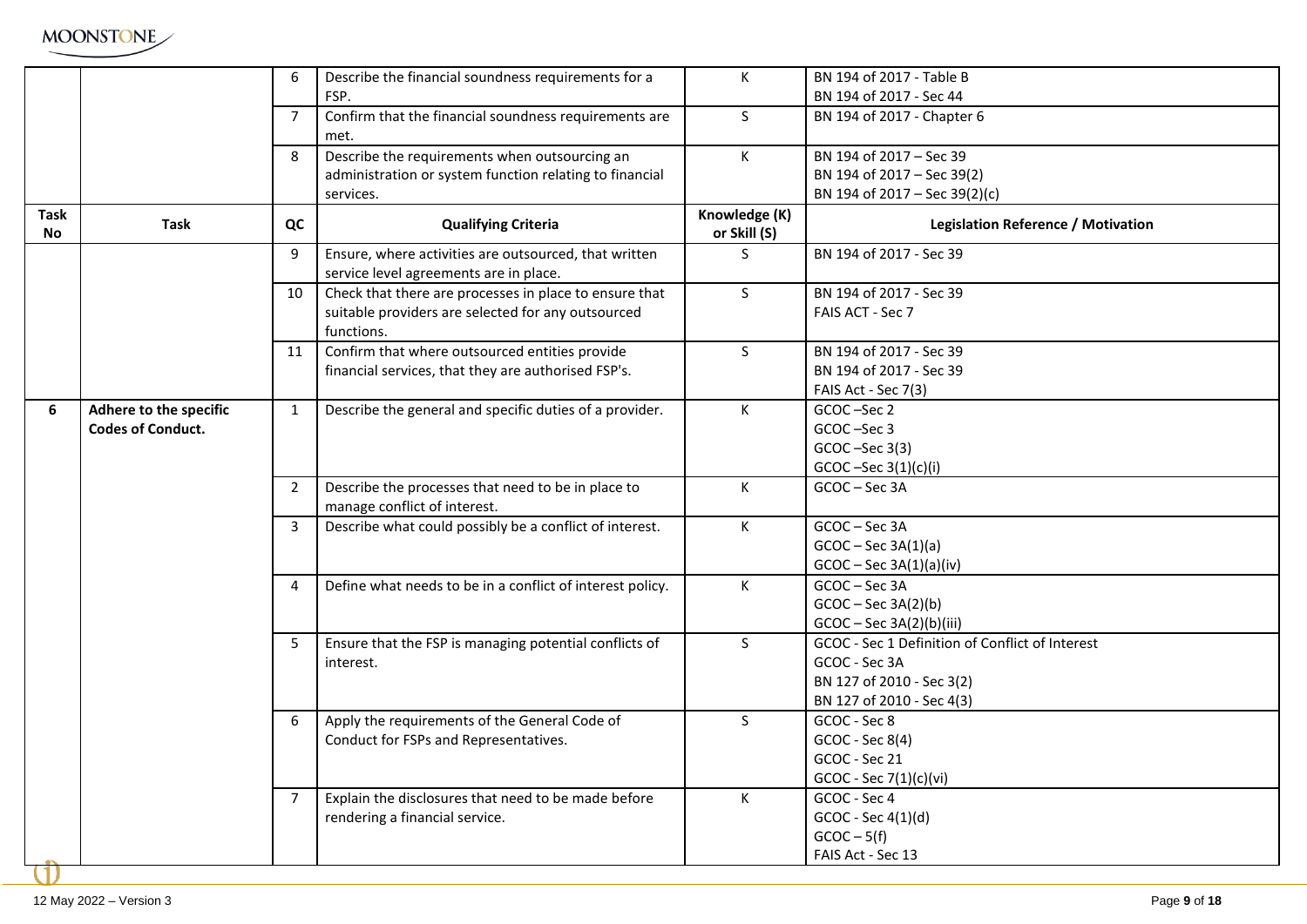|                   |             |    |                                                         |                               | FAIS Act - Sec 13(1)(b)(i)(bb)            |
|-------------------|-------------|----|---------------------------------------------------------|-------------------------------|-------------------------------------------|
|                   |             |    |                                                         |                               | FAIS Act Sec - 14                         |
|                   |             |    |                                                         |                               | FSCA FAIS Notice 86 of 2018               |
| <b>Task</b><br>No | <b>Task</b> | QC | <b>Qualifying Criteria</b>                              | Knowledge (K)<br>or Skill (S) | <b>Legislation Reference / Motivation</b> |
|                   |             | 8  | Explain disclosures that must be made when rendering    | K                             | GCOC - Sec 2                              |
|                   |             |    | a financial service.                                    |                               | GCOC - Sec 4                              |
|                   |             |    |                                                         |                               | GCOC - Sec 4(1)                           |
|                   |             |    |                                                         |                               | GCOC - Sec 5                              |
|                   |             |    |                                                         |                               | GCOC - Sec 5(e)                           |
|                   |             |    |                                                         |                               | GCOC - Sec 7                              |
|                   |             |    |                                                         |                               | GCOC - Sec 7(1)                           |
|                   |             |    |                                                         |                               | GCOC - Sec 7(1)(d)                        |
|                   |             |    |                                                         |                               | GCOC - Sec 7(1)(c)(vi)                    |
|                   |             |    |                                                         |                               | GCOC - Sec 7A                             |
|                   |             |    |                                                         |                               | GCOC - Sec 15(6)                          |
|                   |             | 9  | Check that disclosures are adequate to enable client's  | $\mathsf{S}$                  | GCOC - Sec 4                              |
|                   |             |    | to make an informed decision.                           |                               | GCOC - Sec 5                              |
|                   |             |    |                                                         |                               | GCOC - Sec 7                              |
|                   |             |    |                                                         |                               | GCOC - Sec 7A                             |
|                   |             |    |                                                         |                               | GCOC - Sec 8                              |
|                   |             |    |                                                         |                               | GCOC - Sec 8(4)                           |
|                   |             | 10 | Explain the requirements for a FSP when custody of      | $\mathsf{K}$                  | GCOC - Sec 10                             |
|                   |             |    | financial products and funds occurs.                    |                               | GCOC - Sec 10(1)                          |
|                   |             |    |                                                         |                               | GOOC - Sec 10(3)                          |
|                   |             |    |                                                         |                               | BN 194 of 2017 - Sec 36                   |
|                   |             |    |                                                         |                               | BN 123 of 2009 - Sec 3(b)                 |
|                   |             |    |                                                         |                               | FAIS Act - Sec 19(3)                      |
|                   |             | 11 | Confirm that there is a separate bank account with a    | S                             | GCOC - Sec 10                             |
|                   |             |    | registered bank into which client monies are deposited. |                               | GCOC - Sec 10(1)                          |
|                   |             | 12 | Explain the requirements of the General Code of         | K                             | GCOC - Sec 11                             |
|                   |             |    | Conduct for FSPs and Representatives relating to risk   |                               | GCOC - Sec 12                             |
|                   |             |    | management and insurance.                               |                               |                                           |
|                   |             | 13 | Explain the requirements of the General Code of         | $\mathsf{K}^-$                | GCOC - Definition of Direct Marketing     |
|                   |             |    | Conduct for FSPs and Representatives relating to        |                               | GCOC - Definition of Direct Marketer      |
|                   |             |    | marketing and advertising.                              |                               | GCOC - Definition of Advertisement        |
|                   |             |    |                                                         |                               | GCOC - Sec 14                             |
|                   |             |    |                                                         |                               | GCOC - Sec 14(7)(b)                       |
|                   |             |    |                                                         |                               | GCOC - Sec 14(8)                          |
|                   |             |    |                                                         |                               | GCOC - Sec 14(10)                         |
|                   |             |    |                                                         |                               | GCOC - Sec 14(14)                         |

 $\mathbf{f}$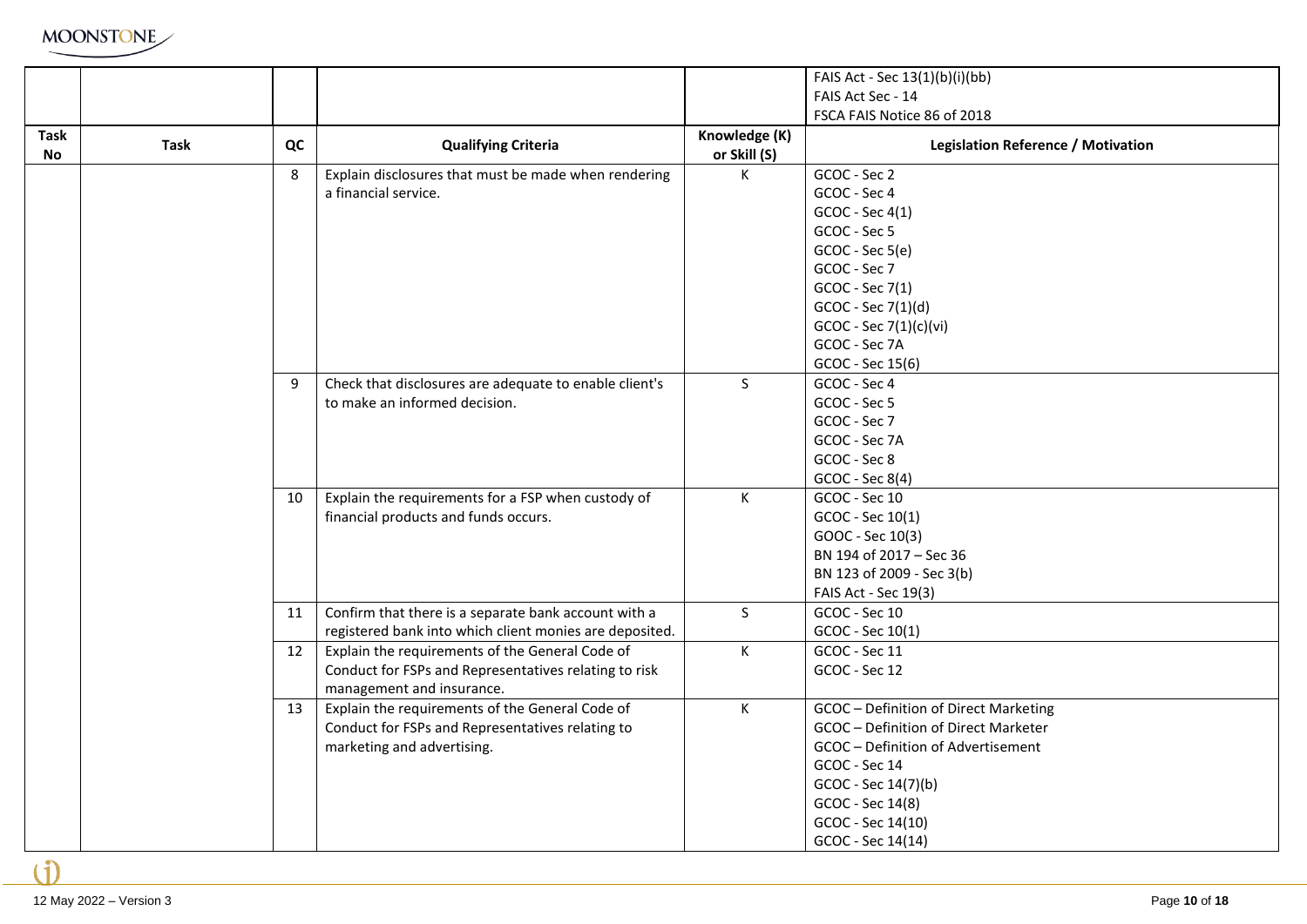

|                |                           |              |                                                        |               | GCOC - Sec 14(15)                         |
|----------------|---------------------------|--------------|--------------------------------------------------------|---------------|-------------------------------------------|
|                |                           |              |                                                        |               | GCOC - Sec 15                             |
|                |                           |              |                                                        |               | GCOC - Sec 15(7)                          |
|                |                           | 14           | Explain the manner in which complaints are to be       | K             | FAIS Act - Sec 20 & 27                    |
|                |                           |              | handled by the FSP as required by General Code of      |               | GCOC - Sec 16                             |
|                |                           |              | Conduct for FSPs and Representatives.                  |               | GCOC - Sec 17                             |
|                |                           |              |                                                        |               | GCOC - Sec 17(1)                          |
|                |                           |              |                                                        |               | GCOC - Sec 17(2)                          |
|                |                           |              |                                                        |               | GCOC - Sec 17(3)                          |
|                |                           |              |                                                        |               | GCOC - Sec 17(4)                          |
|                |                           |              |                                                        |               | GCOC - Sec 17(4)                          |
|                |                           |              |                                                        |               | GCOC - Sec 17(6)                          |
|                |                           |              |                                                        |               | GCOC - Sec 17(7)(b)                       |
|                |                           |              |                                                        |               | GCOC - Sec 17(8)(f)                       |
|                |                           |              |                                                        |               | GCOC - Sec 18                             |
|                |                           |              |                                                        |               | GCOC - Sec 19                             |
|                |                           |              |                                                        |               | BN 81 of 2003 - Sec 6(b)                  |
| Task           |                           |              |                                                        | Knowledge (K) |                                           |
| No             | <b>Task</b>               | QC           | <b>Qualifying Criteria</b>                             | or Skill (S)  | <b>Legislation Reference / Motivation</b> |
|                |                           | 15           | Verify that complaints procedures and processes are in | S.            | GCOC - Sec 16                             |
|                |                           |              | place.                                                 |               | GCOC - Sec 17                             |
|                |                           |              |                                                        |               | GCOC - Sec 18                             |
|                |                           |              |                                                        |               | GCOC - Sec 19                             |
|                |                           |              |                                                        |               | BN 81 of 2003 - Sec 6                     |
|                |                           | 16           | Follow the complaints procedures and processes that    | $\mathsf{S}$  | GCOC - Sec 16                             |
|                |                           |              | are in place for the FSP.                              |               | GCOC - Sec 17                             |
|                |                           |              |                                                        |               | GCOC - Sec 18                             |
|                |                           |              |                                                        |               | GCOC - Sec 19                             |
|                |                           | 17           | Explain the requirements of the General Code of        | K             | GCOC - Sec 20                             |
|                |                           |              | Conduct for FSPs and Representatives relating to the   |               | GCOC - Sec 20(a)                          |
|                |                           |              | termination of agreement or business.                  |               | $GCOC - Sec 20(c)$                        |
| $\overline{7}$ | Manage and oversee the    | $\mathbf{1}$ | Describe the compliance arrangements required by the   | K             | FAIS Act - Sec 14                         |
|                | compliance functions as   |              | FSP.                                                   |               | FAIS Act - Sec 17                         |
|                | required by the FAIS Act. |              |                                                        |               | FAIS Act - Sec $17(2)(b)$                 |
|                |                           |              |                                                        |               | FAIS Act – Sec $17(4)(a)$ & (b)           |
|                |                           |              |                                                        |               | FAIS Regulations Regulation 4             |
|                |                           | 2            | Explain the requirements of the compliance function    | K             | FAIS Act - Sec 14                         |
|                |                           |              | within the FSP.                                        |               | FAIS Act - Sec 17                         |
|                |                           |              |                                                        |               | FAIS Act - Sec 17(2)                      |
|                |                           |              |                                                        |               | FAIS Act - Sec 17(3) & (4)                |
|                |                           |              |                                                        |               | BN 127 of 2010 - Sec 4(2)                 |
|                |                           |              |                                                        |               | FAIS Regulations - Reg 5(3)               |
|                |                           |              |                                                        |               |                                           |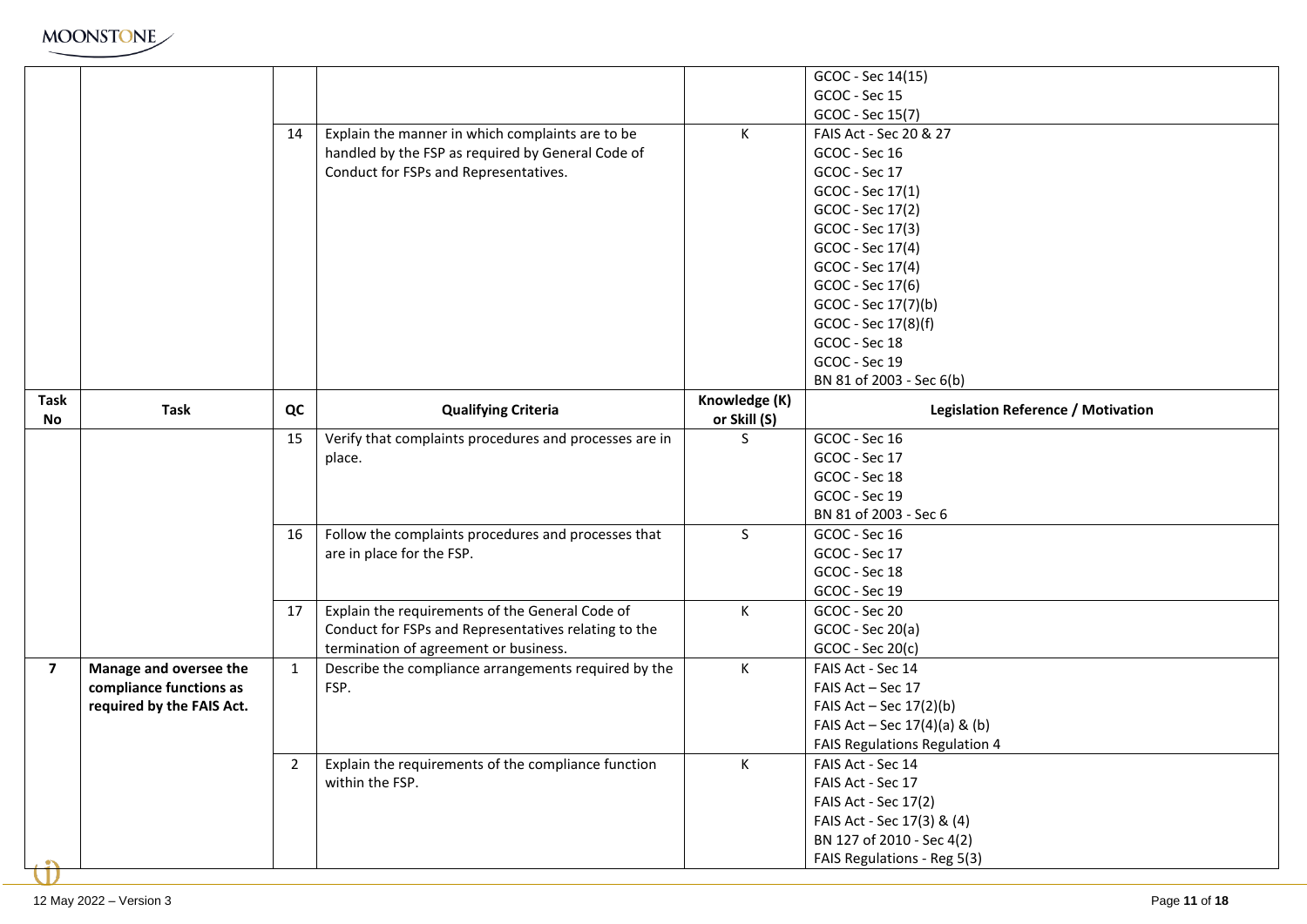

|           |      | 3              | Establish the compliance function within the FSP.         | S             | FAIS Act - Sec 17                         |
|-----------|------|----------------|-----------------------------------------------------------|---------------|-------------------------------------------|
|           |      |                |                                                           |               | FAIS Act - Sec 17(1)                      |
|           |      | 4              | Establish and maintain compliance and reporting           | $\mathsf{S}$  | FAIS Act - Sec 19                         |
|           |      |                | arrangements for the FSP.                                 |               | <b>FAIS Act - Sec 19(2)</b>               |
|           |      |                |                                                           |               | FAIS Act - Sec 19(3)                      |
|           |      |                |                                                           |               | <b>Compliance Report</b>                  |
|           |      |                |                                                           |               | BN 194 of 2017 - Sec 37                   |
|           |      | -5             | Check that the compliance arrangements specify            | S.            | FAIS Act - Sec 17                         |
|           |      |                | frequency of monitoring and reporting.                    |               | BN 127 of 2010 - Sec 4                    |
|           |      |                |                                                           |               | BN 127 of 2010 - Sec 4(4)(a)              |
|           |      |                |                                                           |               | FAIS Notice 119 of 2017 - Sec 2(2)(d)     |
|           |      | 6              | Implement and maintain a documented process to            | S             | FAIS Act - Sec 18                         |
|           |      |                | ensure the adequacy of the FSP's compliance and           |               |                                           |
|           |      |                | monitoring arrangements.                                  |               |                                           |
|           |      | $\overline{7}$ | Describe when a Compliance Officer should be              | K.            | FAIS Act - Sec 17                         |
|           |      |                | appointed.                                                |               | FAIS Act - Sec $17(1)(a)$                 |
|           |      |                |                                                           |               | FAIS Act - Sec $17(1)(c)$                 |
| Task      |      |                |                                                           | Knowledge (K) |                                           |
| <b>No</b> | Task | QC             | <b>Qualifying Criteria</b>                                | or Skill (S)  | <b>Legislation Reference / Motivation</b> |
|           |      | 8              | Explain the criteria for approval of a Compliance Officer | K             | BN 127 of 2010 - Sec 3                    |
|           |      |                | by the Financial Sector Conduct Authority.                |               | BN 127 of 2010 - Sec 4                    |
|           |      |                |                                                           |               | FAIS Act - Sec 17                         |
|           |      | 9              | Ensure that the Compliance Officer is approved by the     | S             | FAIS Act - Sec 17                         |
|           |      |                | Financial Sector Conduct Authority.                       |               | FAIS Act - Sec 17(2)                      |
|           |      | 10             | Describe the role and function of a Compliance Officer.   | K.            | FAIS Act - Sec 17                         |
|           |      |                |                                                           |               | FAIS Act - Sec 17(1)(c)                   |
|           |      |                |                                                           |               | FAIS Act - Sec 18                         |
|           |      |                |                                                           |               | FAIS Act - Sec 18(d)                      |
|           |      |                |                                                           |               | FAIS Regulations - Reg 5 & 5(1) & 5(3)    |
|           |      |                |                                                           |               | BN 127 of 2010 - Sec 4(3)                 |
|           |      |                |                                                           |               | $GCOC - Sec 3(1)$                         |
|           |      |                |                                                           |               | $GCOC - Sec 8(1)$                         |
|           |      | 11             | Confirm that the compliance function / compliance         | S             | BN 127 of 2010 - Sec 4                    |
|           |      |                | practice has sufficient resources to provide an efficient |               | BN 127 of 2010 - Sec 4(2)                 |
|           |      |                | compliance service.                                       |               |                                           |
|           |      | 12             | Explain why it is important for the Compliance Officer    | K             | BN 127 of 2010 - Sec 4                    |
|           |      |                | to act independently from the management of the FSP.      |               | BN 127 of 2010 - Sec 4(3)                 |
|           |      | 13             | Confirm that the Compliance Officer / compliance          | S             | BN 127 of 2010 - Sec 4                    |
|           |      |                | practice can function objectively and sufficiently        |               | BN 127 of 2010 - Sec 4(2)                 |
|           |      |                | independently of the FSP and avoids conflicts of          |               | BN 127 of 2010 - Sec 4(3)                 |
|           |      |                |                                                           |               |                                           |
|           |      |                | interest.                                                 |               |                                           |

÷.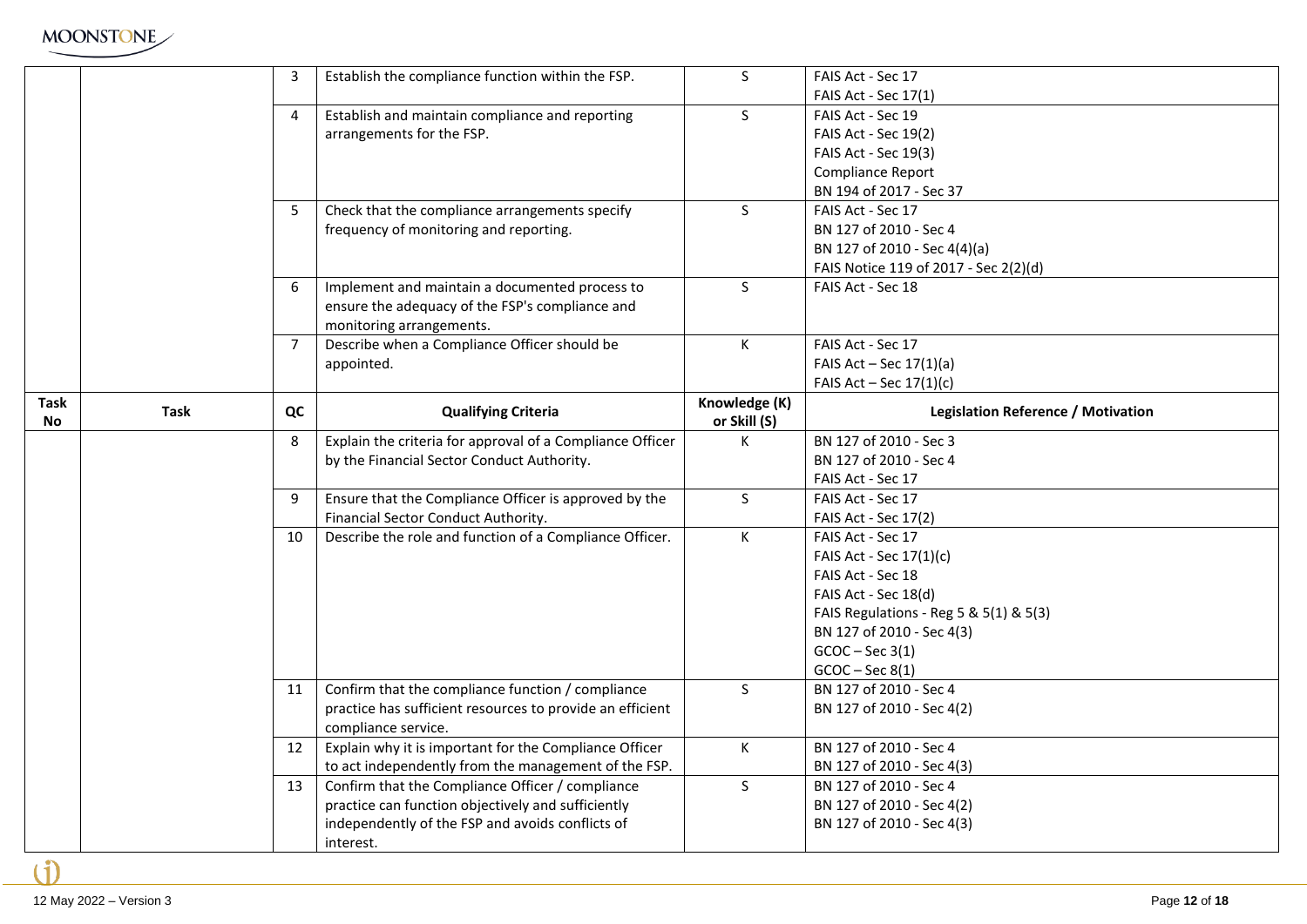

|             |                         | 14             | Explain why it is important for the Compliance Officer   | $\mathsf{K}$   | BN 127 of 2010 - Sec 4                                                |
|-------------|-------------------------|----------------|----------------------------------------------------------|----------------|-----------------------------------------------------------------------|
|             |                         |                | to be able to avoid conflicts of interest during the     |                | BN 127 of 2010 - Sec 4(3)                                             |
|             |                         |                | execution of their duties.                               |                |                                                                       |
|             |                         | 15             | Manage potential conflict of interest where there is not | S              | GCOC - Sec 3(1)                                                       |
|             |                         |                | a specifically appointed Compliance Officer /            |                | GCOC - Sec 3A(2)                                                      |
|             |                         |                | compliance practice.                                     |                | BN 127 of 2010 - Sec 4(3)                                             |
|             |                         | 16             | Understand the content of the compliance report(s) in    | $\mathsf{K}^-$ | FAIS Act - Sec 17                                                     |
|             |                         |                | order to be able to sign it off.                         |                | FAIS Act - Sec 17(4)                                                  |
|             |                         | 17             | Confirm that where the Compliance Officer found any      | $\mathsf{S}$   | FSCA FAIS Notice 86 of 2018 - Exemption of Services under Supervision |
|             |                         |                | instances of non-compliance that this is addressed and   |                | FAIS Act - Sec 18                                                     |
|             |                         |                | rectified.                                               |                | FAIS Act - Sec 18(d)                                                  |
| <b>Task</b> | <b>Task</b>             | QC             | <b>Qualifying Criteria</b>                               | Knowledge (K)  | <b>Legislation Reference / Motivation</b>                             |
| No          |                         |                |                                                          | or Skill (S)   |                                                                       |
|             |                         | 18             | Replace the Compliance Officer if he/she does not have   | S.             | FAIS Act - Sec 17                                                     |
|             |                         |                | the required approval of the Financial Sector Conduct    |                | FAIS Act - Sec 17(2)                                                  |
|             |                         |                | Authority.                                               |                |                                                                       |
| 8           | Comply with regulated   | $\mathbf{1}$   | Explain the record keeping obligations as prescribed by  | K              | FAIS Act - Sec 13                                                     |
|             | record keeping          |                | the FAIS and FIC Acts.                                   |                | FAIS Act - Sec 13(3)                                                  |
|             | requirements            |                |                                                          |                | FAIS Act - Sec 13(4)                                                  |
|             |                         |                |                                                          |                | FAIS Act - Sec 18                                                     |
|             |                         |                |                                                          |                | FAIS Act - Sec 18(b) & (d)                                            |
|             |                         |                |                                                          |                | FICA - Sec 23                                                         |
|             |                         |                |                                                          |                | FICA - Sec 24                                                         |
|             |                         |                |                                                          |                | GCOC - Sec 3                                                          |
|             |                         |                |                                                          |                | GCOC - Sec 3(2) & 3(3)                                                |
|             |                         |                |                                                          |                | Representative Register                                               |
|             |                         | $\overline{2}$ | Verify that record keeping and retrieval of records is   | S              | FAIS Act - Sec 18                                                     |
|             |                         |                | carried out in terms of the obligations prescribed by    |                | BN 194 of 2017 - Sec 37                                               |
|             |                         |                | the FAIS and FIC Acts.                                   |                |                                                                       |
|             |                         | 3              | Describe the requirements imposed when record            | K              | GCOC - Sec 3(2)                                                       |
|             |                         |                | keeping is outsourced to a third party.                  |                | FICA - Sec 24(1)                                                      |
|             |                         | $\overline{4}$ | Confirm that third party outsourcing agreements are      | S              | GCOC - Sec 3(2)                                                       |
|             |                         |                | executed correctly.                                      |                | FICA - Sec 24(2)                                                      |
|             |                         | 5              | Explain the security requirements for record keeping in  | $\mathsf{K}^-$ | BN 194 of 2017 - Sec 37                                               |
|             |                         |                | terms of confidentiality and access to records, taking   |                |                                                                       |
|             |                         |                | into account the requirements of the Protection of       |                |                                                                       |
|             |                         |                | Personal Information Act.                                |                |                                                                       |
| 9           | Manage and oversee the  | $\mathbf{1}$   | Describe the accounting and auditing requirements        | $\mathsf{K}$   | FAIS Act - Sec 19                                                     |
|             | accounting and auditing |                | prescribed by the FAIS Act.                              |                | FAIS Act - Sec 19(1)                                                  |
|             | requirements            |                |                                                          |                | FAIS Act - Sec 19(2)                                                  |
|             |                         |                |                                                          |                | FAIS Act - Sec 19(3)                                                  |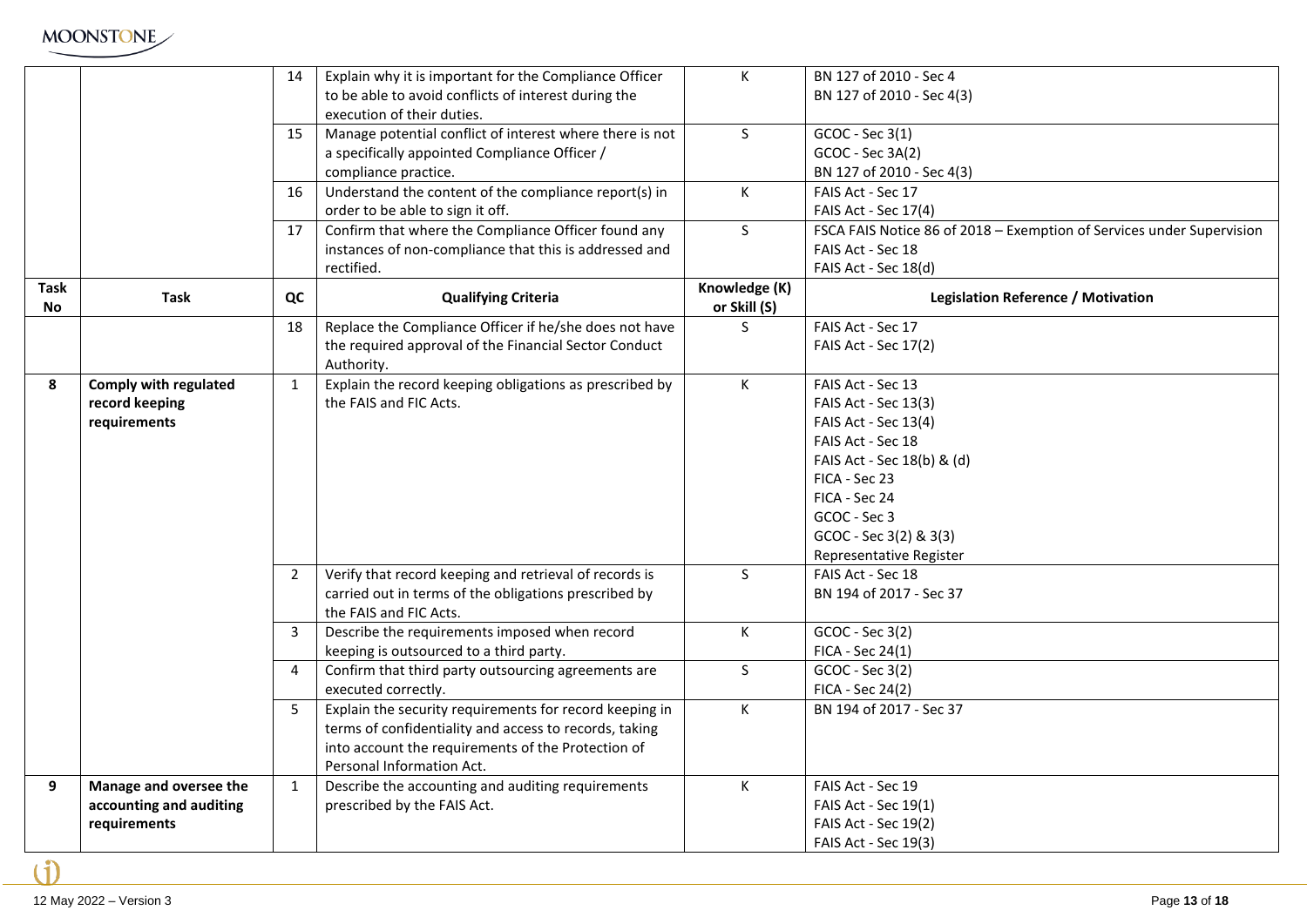

|            |                                 | $\overline{2}$ | Check that the required accounting and auditing           | $\mathsf{S}$                  | FAIS Act - Sec 19                                                    |
|------------|---------------------------------|----------------|-----------------------------------------------------------|-------------------------------|----------------------------------------------------------------------|
|            |                                 |                | requirements are in place and carried out accurately      |                               | FAIS Act - Sec 19(1)                                                 |
|            |                                 |                | and timeously.                                            |                               |                                                                      |
|            |                                 | $\overline{3}$ | Describe the requirements for appointing an auditor or    | K                             | FAIS Act - Sec 19                                                    |
|            |                                 |                | accounting officer.                                       |                               | FAIS Act - Sec 19(2)(a)                                              |
|            |                                 |                |                                                           |                               | FAIS Notice 82 of 2015                                               |
|            |                                 | 4              | Ensure that the audit report submitted to the Financial   | $\mathsf{S}$                  | FAIS Act - Sec 19                                                    |
|            |                                 |                | Sector Conduct Authority where funds are received         |                               | FAIS Act - Sec 19(1)                                                 |
|            |                                 |                |                                                           |                               |                                                                      |
|            |                                 |                | meets the regulatory requirements.                        |                               | FAIS Act - Sec 19(3)                                                 |
|            |                                 |                |                                                           |                               | GCOC - Sec 10                                                        |
|            |                                 |                |                                                           |                               | BN85 of 2008 - Schedule B                                            |
| Task<br>No | <b>Task</b>                     | QC             | <b>Qualifying Criteria</b>                                | Knowledge (K)<br>or Skill (S) | <b>Legislation Reference / Motivation</b>                            |
| 10         | Manage and oversee the          | 1              | Explain the requirements specific to a FSP prescribed     | K.                            | FICA Schedule 1 & 3                                                  |
|            | requirements of the FIC         |                | by the FIC Act.                                           |                               | FICA - Sec 22 & 22A                                                  |
|            |                                 |                |                                                           |                               |                                                                      |
|            | <b>Act and Money Laundering</b> |                |                                                           |                               | FICA - Sec 23                                                        |
|            | and Terrorist Financing         |                |                                                           |                               | $FICA - Sec 23(a)$                                                   |
|            | control regulations, as it      |                |                                                           |                               | FICA - Sec 29                                                        |
|            | applies to the FSP.             |                |                                                           |                               | FICA - Sec 42                                                        |
|            |                                 |                |                                                           |                               | FICA - Sec 42A                                                       |
|            |                                 |                |                                                           |                               | FICA - Sec 43                                                        |
|            |                                 |                |                                                           |                               | FICA - Sec 43A & 43B                                                 |
|            |                                 |                |                                                           |                               | FICA - Sec 45C & 45C(3)(e)                                           |
|            |                                 |                |                                                           |                               | FICA - Sec 62                                                        |
|            |                                 |                |                                                           |                               | FICA - Sec 68                                                        |
|            |                                 |                |                                                           |                               | FICA - Sec 68(2)                                                     |
|            |                                 |                |                                                           |                               | FAIS Act - Sec 18                                                    |
|            |                                 |                |                                                           |                               | Money Laundering & Terrorist Financing Control Regulations - Chapter |
|            |                                 |                |                                                           |                               | 4                                                                    |
|            |                                 | $\overline{2}$ | Verify that all requirements for the Compliance Risk      | $\mathsf{S}$                  | FICA - Sec 42                                                        |
|            |                                 |                | Management Programme as required by the FIC Act           |                               |                                                                      |
|            |                                 |                | are in place.                                             |                               |                                                                      |
|            |                                 | 3              | Verify that the FSP has processes in place to ensure      | S                             | FICA - Sec 22                                                        |
|            |                                 |                | compliance with the identification, verification, record- |                               | $FICA - Sec 23(a)$                                                   |
|            |                                 |                | keeping and reporting obligations under the FIC Act.      |                               | FICA - Sec 43                                                        |
|            |                                 |                |                                                           |                               | FICA - Sec 43A & 43B                                                 |
|            |                                 |                |                                                           |                               | FICA - Sec 28A                                                       |
|            |                                 |                |                                                           |                               |                                                                      |
|            |                                 | 4              | Check that there are processes in place to ensure that    | S                             | FIC Act - Sec 43                                                     |
|            |                                 |                | employees receive training in respect of, and are aware   |                               |                                                                      |
|            |                                 |                | of, their obligation to report suspicious transactions.   |                               |                                                                      |
|            |                                 |                |                                                           |                               |                                                                      |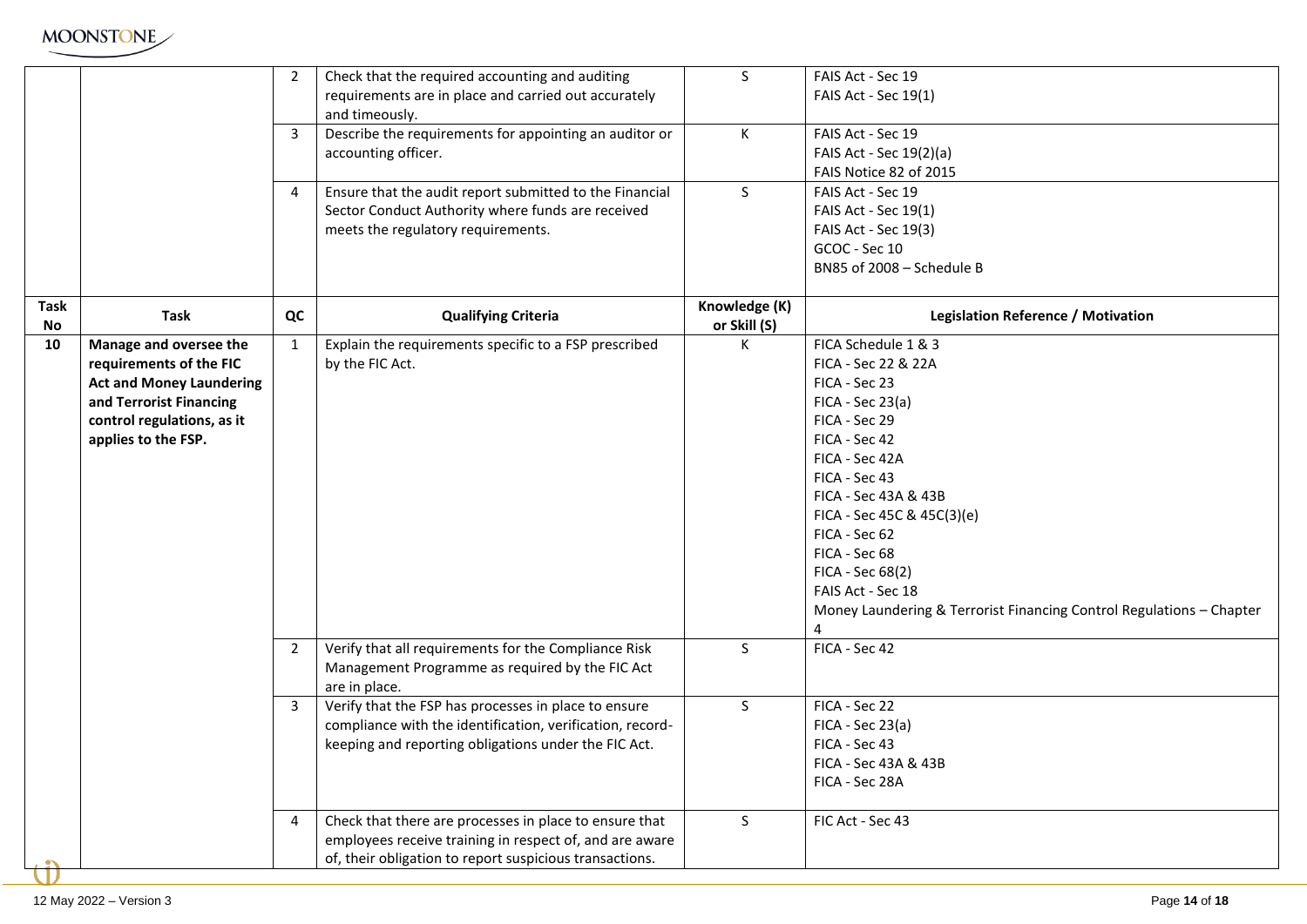

| <b>Task</b><br><b>No</b> | <b>Task</b>                                                                | QC             | <b>Qualifying Criteria</b>                                                                                      | Knowledge (K)<br>or Skill (S) | <b>Legislation Reference / Motivation</b>                                                                                                                                                                                                                          |
|--------------------------|----------------------------------------------------------------------------|----------------|-----------------------------------------------------------------------------------------------------------------|-------------------------------|--------------------------------------------------------------------------------------------------------------------------------------------------------------------------------------------------------------------------------------------------------------------|
| 11                       | Deal with complaints that<br>have been submitted to<br>the Ombud for FSPs. | 1              | Explain the role and authority of the Ombud for FSPs.                                                           | К                             | FAIS Act - Sec 1 Definition of Complaint<br>FAIS Act - Sec 27<br>FAIS Act - Sec 27(1)                                                                                                                                                                              |
|                          |                                                                            |                |                                                                                                                 |                               | FAIS Act - Sec 27(2)<br>FAIS Act - Sec 27(3)                                                                                                                                                                                                                       |
|                          |                                                                            |                |                                                                                                                 |                               | FAIS Act - Sec 27(4)<br>FAIS Act - Sec 28                                                                                                                                                                                                                          |
|                          |                                                                            |                |                                                                                                                 |                               | FAIS Act - Sec 28(1)<br>FAIS Act - Sec 28(4)(a)                                                                                                                                                                                                                    |
|                          |                                                                            |                |                                                                                                                 |                               | BN 81 of 2003 - Sec 3 & 5 & 6<br>BN 81 of 2003 - Sec 4(c)                                                                                                                                                                                                          |
|                          |                                                                            | $\overline{2}$ | Discuss the obligations of the FSP in respect of an<br>investigation conducted by the Ombud for FSPs.           | К                             | FAIS Act - Sec 1 Definition of Complaint<br>FAIS Act - Sec 13(1)                                                                                                                                                                                                   |
|                          |                                                                            |                |                                                                                                                 |                               | FAIS Act - Sec 20(3)<br>FAIS Act - Sec 27 & 28                                                                                                                                                                                                                     |
|                          |                                                                            |                |                                                                                                                 |                               | FAIS Act - Sec 31<br>BN 81 of 2003 - Sec 5 & 6<br>GCOC - Sec 18                                                                                                                                                                                                    |
|                          |                                                                            | 3              | Check that there are processes in place to ensure that<br>the FSP cooperates in the case of an investigation by | S.                            | FAIS Act - Sec 27(5)<br>FAIS Act - Sec 27(6)                                                                                                                                                                                                                       |
|                          |                                                                            |                | the Ombud.                                                                                                      |                               | FAIS Act - Sec 31<br>BN 81 of 2003 - Sec 6<br>GCOC - Sec 18                                                                                                                                                                                                        |
| 12                       | Define the role of the<br>representative in terms of<br>the FAIS Act.      | $\mathbf{1}$   | Describe the roles and responsibilities of<br>representatives as defined in the FAIS Act.                       | K                             | FAIS Act - Sec 1 Definition of Advice<br>FAIS Act - Sec 1 Definition of Representative<br>FAIS Act - Sec 1 Definition of Intermediary Services<br>FAIS Act - Sec 13<br>FAIS Act - Sec 13(1)<br>FAIS Act - Sec 16<br>FAIS Act - Sec 16(1)<br>BN 194 of 2017 - Sec 9 |
|                          |                                                                            |                |                                                                                                                 |                               | GCOC - Sec 2<br>FICA - Sec 29                                                                                                                                                                                                                                      |
|                          |                                                                            | $\overline{2}$ | Explain when an individual must be appointed as a<br>representative in terms of the FAIS Act.                   | К                             | FAIS Act - Sec 1 Definition of Representative<br>FAIS Act - Sec 1 Definition of Intermediary Services<br>FAIS Act - Sec 1 Definition of Advice<br>FAIS Act - Sec 1<br>FAIS Act - Sec 13                                                                            |

۱ĭ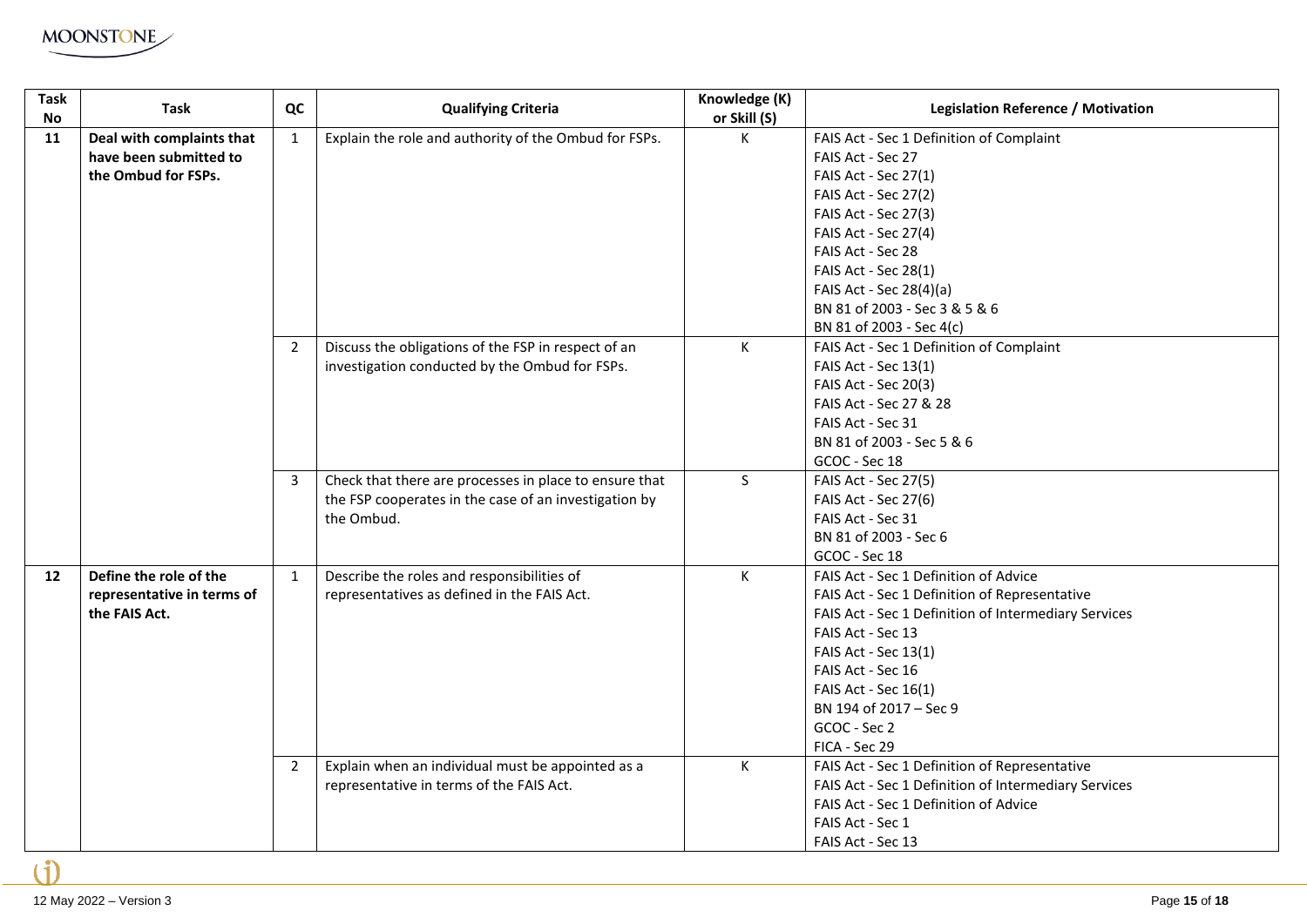|           |      |    |                                                       |               | FSP5 Form                                                             |
|-----------|------|----|-------------------------------------------------------|---------------|-----------------------------------------------------------------------|
|           |      |    |                                                       |               |                                                                       |
| Task      |      |    |                                                       | Knowledge (K) |                                                                       |
| <b>No</b> | Task | QC | <b>Qualifying Criteria</b>                            | or Skill (S)  | <b>Legislation Reference / Motivation</b>                             |
|           |      |    | Describe the purpose and requirements of the register | к             | FAIS Act - Sec 13                                                     |
|           |      |    | of representatives.                                   |               | FAIS Act - Sec 13(3)                                                  |
|           |      |    |                                                       |               | FAIS Act - Sec 13(4)                                                  |
|           |      |    |                                                       |               | FAIS Act - Sec 13(5)                                                  |
|           |      |    |                                                       |               | FSCA FAIS Notice 86 of 2018 - Exemption of Services under Supervision |
|           |      |    |                                                       |               | <b>CCD E Farme</b>                                                    |

|    |                             |                |                                                            |    | FAIS Act - Sec 13(4)                                                  |
|----|-----------------------------|----------------|------------------------------------------------------------|----|-----------------------------------------------------------------------|
|    |                             |                |                                                            |    | FAIS Act - Sec 13(5)                                                  |
|    |                             |                |                                                            |    | FSCA FAIS Notice 86 of 2018 - Exemption of Services under Supervision |
|    |                             |                |                                                            |    | FSP 5 Form                                                            |
|    |                             |                |                                                            |    | Representative Import Spread sheet                                    |
|    |                             |                | Verify that the FSP maintains a register of                | S  | FAIS Act - Sec 13                                                     |
|    |                             |                | representatives that meets the requirements of the         |    | FAIS Act - Sec 13(3)                                                  |
|    |                             |                | FAIS Act.                                                  |    | FAIS Act - Sec 13(4)                                                  |
|    |                             |                |                                                            |    | FAIS Act - Sec 13(5)                                                  |
|    |                             |                |                                                            |    | Representative Import Spread sheet                                    |
|    |                             |                |                                                            |    | FSCA FAIS Notice 1 of 2018 - Form FSP 5                               |
| 13 | Manage and oversee the      | 1              | Explain what needs to be in place when appointing a        | К  | FAIS Act - Sec 13                                                     |
|    | appointment of              |                | representative.                                            |    | FAIS $Act - Sec 13(1)$                                                |
|    | representatives.            |                |                                                            |    | FSCA FAIS Notice 86 of 2018 - Exemption of Services under Supervision |
|    |                             |                |                                                            |    | BN 194 of 2017                                                        |
|    |                             |                |                                                            |    | BN 194 of 2017 - Annexure One Table 1 and 2                           |
|    |                             |                |                                                            |    | BN 194 of 2017 - Sec 12                                               |
|    |                             |                |                                                            |    | BN 194 of 2017 - Sec 16                                               |
|    |                             |                |                                                            |    | BN 194 of 2017 - Sec 22(b)                                            |
|    |                             |                |                                                            |    | BN 194 of 2017 - Sec 24(2)(e)                                         |
|    |                             |                |                                                            |    | BN 194 of 2017 - Sec 25                                               |
|    |                             |                |                                                            |    | BN 194 of 2017 - Sec 41                                               |
|    |                             |                |                                                            |    | BN 194 of 2017 - Chapter 2                                            |
|    |                             |                |                                                            |    | BN 194 of 2017 - Chapter 3                                            |
|    |                             | $\overline{2}$ | Verify that there are processes that enable the FSP to     | S. | BN 194 of 2017                                                        |
|    |                             |                | check that a representative meets the fit and proper       |    | BN 194 of 2017 - Sec 9                                                |
|    |                             |                | requirements and can be appointed.                         |    | FSCA FAIS Notice 86 of 2018 - Exemption of Services under Supervision |
|    |                             |                |                                                            |    | FAIS Act - Sec 1 Definition of Representative and Person              |
| 14 | Manage the rendering of     | $\mathbf{1}$   | Explain when representatives can act under                 | К  | FSCA FAIS Notice 86 of 2018 - Exemption of Services under Supervision |
|    | services under supervision. |                | supervision.                                               |    | BN 194 of 2017 - Sec 12                                               |
|    |                             |                |                                                            |    | BN 194 of 2017 - Sec 24(2)(e)                                         |
|    |                             | $2^{\circ}$    | Confirm that there are sufficient qualified individuals to | S. | FSCA FAIS Notice 86 of 2018 - Exemption of Services under Supervision |
|    |                             |                | act in the role of supervisor.                             |    |                                                                       |

Ħ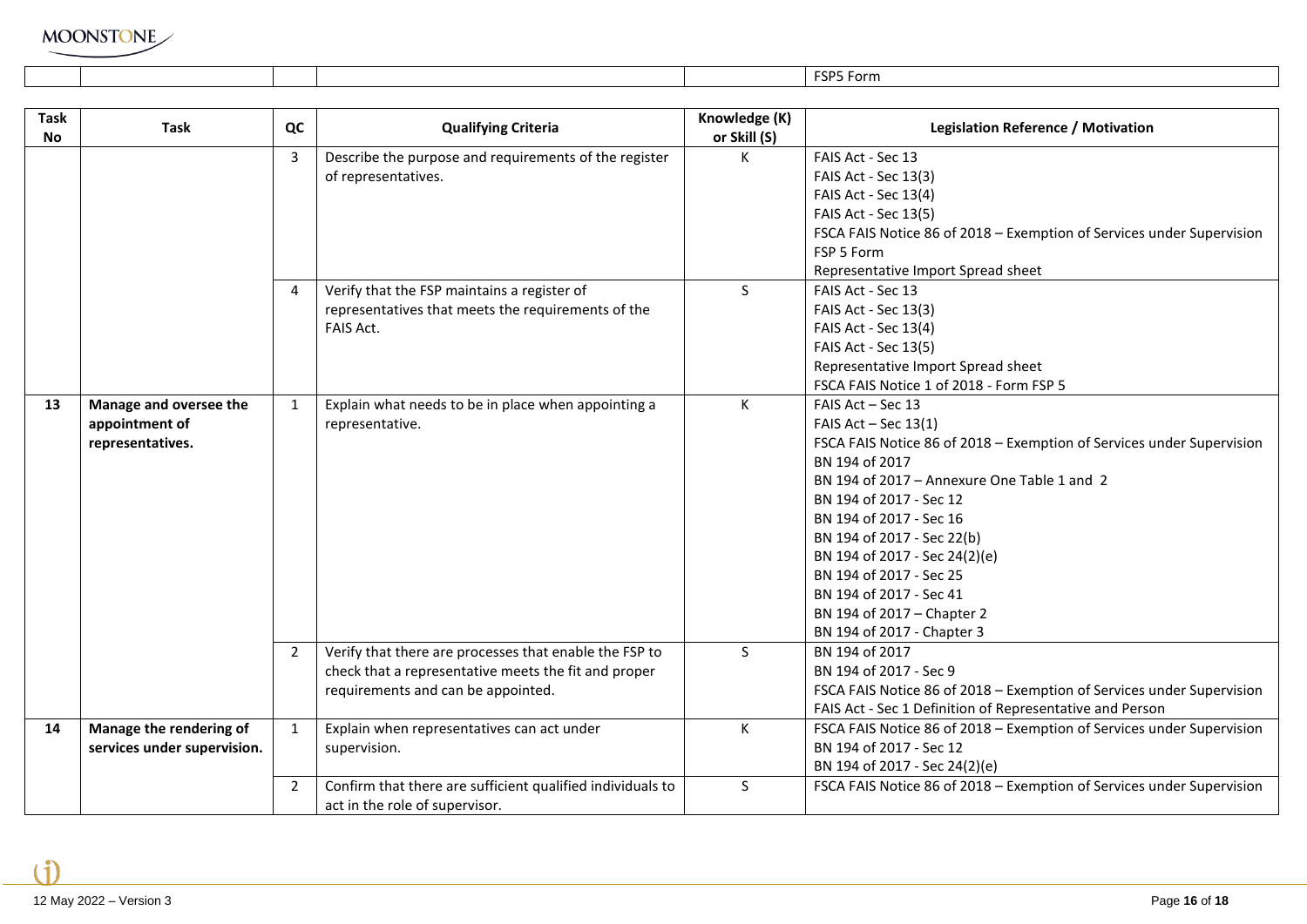| <b>Task</b><br>No | <b>Task</b>                                                                                                        | QC             | <b>Qualifying Criteria</b>                                                                                                                                                                      | Knowledge (K)<br>or Skill (S) | <b>Legislation Reference / Motivation</b>                                                                                                                              |
|-------------------|--------------------------------------------------------------------------------------------------------------------|----------------|-------------------------------------------------------------------------------------------------------------------------------------------------------------------------------------------------|-------------------------------|------------------------------------------------------------------------------------------------------------------------------------------------------------------------|
|                   |                                                                                                                    | $\mathbf{3}$   | Describe the requirements that must be in place when<br>representatives act under supervision.                                                                                                  | K                             | FSCA FAIS Notice 86 of 2018 - Exemption of Services under Supervision                                                                                                  |
|                   |                                                                                                                    | 4              | Ensure that the supervisors understand their role and<br>have the capacity for the number of supervisees.                                                                                       | $\mathsf{S}$                  | FSCA FAIS Notice 86 of 2018 - Exemption of Services under Supervision                                                                                                  |
|                   |                                                                                                                    | $5^{\circ}$    | Verify that there is supervision in place to oversee<br>representatives.                                                                                                                        | S                             | FSCA FAIS Notice 86 of 2018 - Exemption of Services under Supervision                                                                                                  |
|                   |                                                                                                                    | 6              | Perform the necessary supervision functions on<br>representatives.                                                                                                                              | $\mathsf{S}$                  | FSCA FAIS Notice 86 of 2018 - Exemption of Services under Supervision                                                                                                  |
|                   |                                                                                                                    | $\overline{7}$ | Explain the disclosure requirements for a<br>representative under supervision.                                                                                                                  | K                             | FAIS Act - Sec $13(1)(b)$<br>FSCA FAIS Notice 86 of 2018 - Exemption of Services under Supervision<br>GCOC - Sec 5(f)                                                  |
| 15                | Manage and oversee the<br>representatives appointed<br>by a FSP.                                                   | $\mathbf{1}$   | Describe the on-going Fit and Proper requirements for<br>representatives.                                                                                                                       | К                             | BN 194 of 2017 - Chanter 2<br>BN 194 of 2017 - Chapter 3<br>BN 194 of 2017- Sec 33                                                                                     |
|                   |                                                                                                                    | $2^{\circ}$    | Verify that the record keeping required for the on-<br>going meeting of Fit and Proper requirements for<br>representatives is in place.                                                         | $\mathsf{S}$                  | FAIS Act - Sec 13(2)<br>BN 194 of 2017- Sec 13(3)                                                                                                                      |
|                   |                                                                                                                    | $\overline{3}$ | Implement and maintain a documented process to<br>ensure that all representatives are competent and will<br>provide financial services on behalf of the FSP in<br>accordance with the FAIS Act. | $\mathsf{S}$                  | FAIS Act - Sec 13(2)                                                                                                                                                   |
|                   |                                                                                                                    | $\overline{4}$ | Check that there are processes to ensure that<br>representatives are making progress towards the Fit<br>and Proper requirements.                                                                | $\mathsf{S}$                  | FAIS Act - Sec 13(2)                                                                                                                                                   |
|                   |                                                                                                                    | 5              | Describe the implications if a representative no longer<br>meets the Fit and Proper requirements.                                                                                               | K                             | FAIS Act - Sec 13(2)<br>FAIS Act - Sec 14<br>BN 194 of 2017 - Sec 52                                                                                                   |
| 16                | Debar representatives that<br>have failed to comply with<br>any provision of the FAIS<br>Act in a material manner. | $\mathbf{1}$   | Define the purpose of debarment.                                                                                                                                                                | К                             | FAIS Act - Sec 14<br>FSR Act - Sec 153                                                                                                                                 |
|                   |                                                                                                                    | $2^{\circ}$    | Describe when debarment should be considered.                                                                                                                                                   | K                             | FAIS Act - Sec 13(2)<br>FAIS Act - Sec 14<br>FAIS Act - Sec 44<br>BN 194 of 2017 - Sec 7<br>BN 194 of 2017 - Sec 12<br>FSR Act - Sec 153<br>Guidance Note on Debarment |

÷.